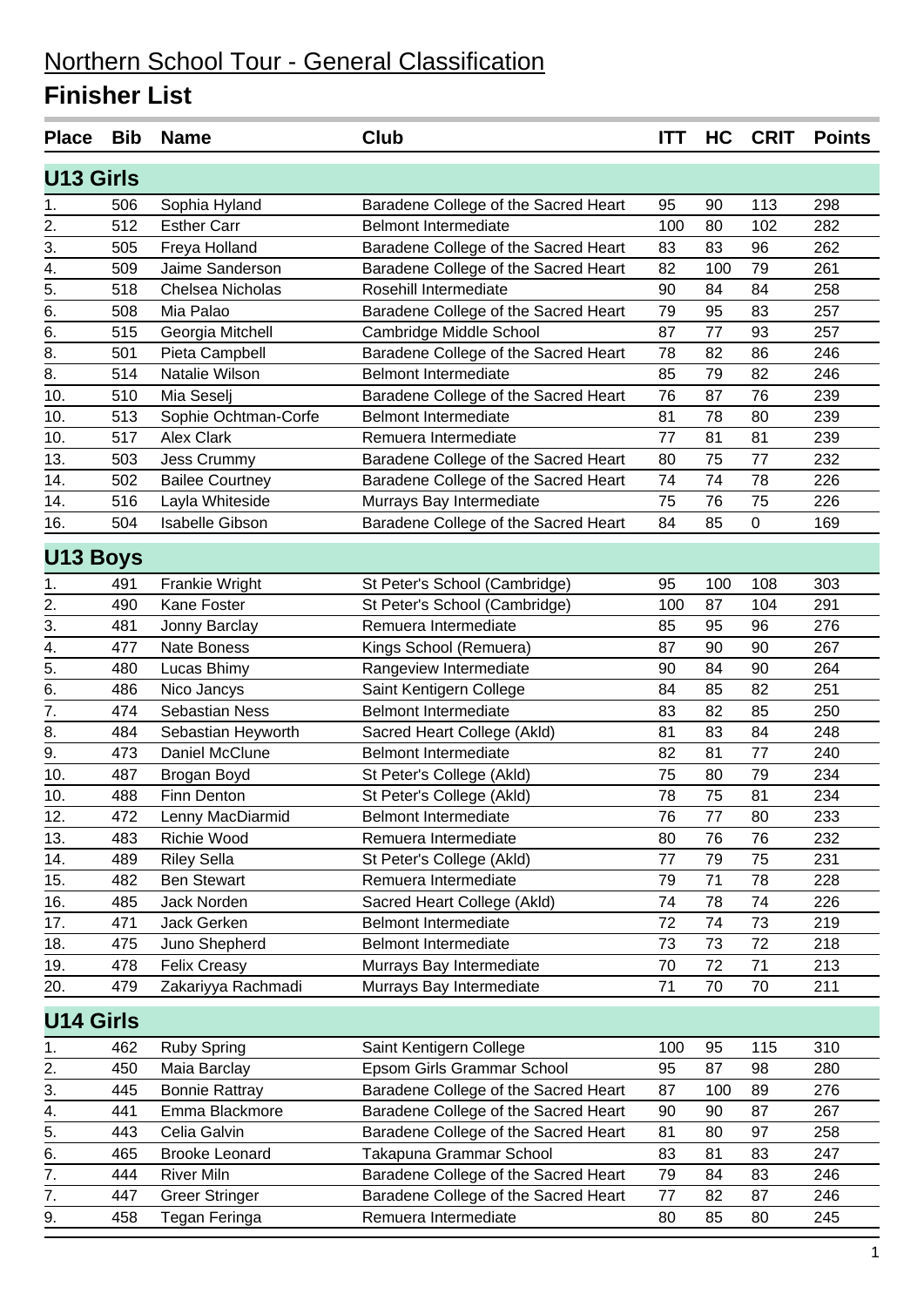| <b>Place</b>     | <b>Bib</b> | <b>Name</b>              | Club                                 | <b>ITT</b> | HC  | <b>CRIT</b> | <b>Points</b> |
|------------------|------------|--------------------------|--------------------------------------|------------|-----|-------------|---------------|
| 10.              | 449        | Phoebe Morrison          | <b>Belmont Intermediate</b>          | 82         | 83  | 79          | 244           |
| 11.              | 464        | <b>Jess Carswell</b>     | St Peter's School (Cambridge)        | 85         | 79  | 78          | 242           |
| 12.              | 463        | <b>Isobel Fletcher</b>   | St Cuthbert's College                | 84         | 78  | 77          | 239           |
| 13.              | 446        | <b>Emily Shaw</b>        | Baradene College of the Sacred Heart | 75         | 77  | 74          | 226           |
| 13.              | 457        | <b>Glennis Walters</b>   | Kaitaia Intermediate                 | 76         | 69  | 81          | 226           |
| 15.              | 461        | Petra Martinez Azaro     | Saint Kentigern College              | 74         | 73  | 76          | 223           |
| 16.              | 453        | Abigail Ruddenklau       | Epsom Girls Grammar School           | 72         | 75  | 72          | 219           |
| 17.              | 451        | Sanjukta Dey             | Epsom Girls Grammar School           | 73         | 72  | 73          | 218           |
| 17.              | 459        | <b>Charlotte Wood</b>    | Remuera Intermediate                 | 71         | 76  | 71          | 218           |
| 19.              | 455        | Brooklyn Dunn-Lloyd      | Kaitaia Intermediate                 | 68         | 71  | 75          | 214           |
| 20.              | 448        | Zoe Temm                 | Baradene College of the Sacred Heart | 69         | 74  | 68          | 211           |
| 21.              | 454        | Gabriella Rush           | Epsom Girls Grammar School           | 70         | 67  | 70          | 207           |
| 22.              | 456        | Daileey Halatau          | Kaitaia Intermediate                 | 66         | 68  | 69          | 203           |
| 23.              | 442        | Lily Coyle               | Baradene College of the Sacred Heart | 67         | 65  | 67          | 199           |
| 24.              | 452        | Georgia Herrel           | Epsom Girls Grammar School           | 65         | 66  | 66          | 197           |
| 25.              | 460        | <b>Eden Clark</b>        | Saint Kentigern College              | 78         | 70  | 0           | 148           |
| <b>U14 Boys</b>  |            |                          |                                      |            |     |             |               |
| 1.               | 424        | Max Preece               | St Peter's College (Akld)            | 100        | 100 | 99          | 299           |
| 2.               | 427        | <b>Hamish Banks</b>      | St Peter's School (Cambridge)        | 95         | 95  | 102         | 292           |
| $\overline{3}$ . | 407        | Maui Morrison            | Cambridge High School                | 90         | 90  | 107         | 287           |
| 4.               | 403        | Justin Chan              | <b>Auckland Grammar School</b>       | 85         | 84  | 91          | 260           |
| $\overline{5}$ . | 428        | Paul Rettkowicz          | St Peter's School (Cambridge)        | 84         | 85  | 84          | 253           |
| 6.               | 406        | Nathan Erskine           | <b>Belmont Intermediate</b>          | 81         | 87  | 77          | 245           |
| 7.               | 414        | Jack Lloyd               | Murrays Bay Intermediate             | 83         | 77  | 79          | 239           |
| 8.               | 409        | <b>Reuben Fraser</b>     | Hamilton Boys High School            | 79         | 80  | 78          | 237           |
| 9.               | 411        | Nikau Pritchard-Scouller | Hamilton Boys High School            | 73         | 81  | 81          | 235           |
| 9.               | 412        | Aidan Laloli             | Macleans College                     | 75         | 75  | 85          | 235           |
| 11.              | 431        | Louis Grimshaw           | Westlake Boys High School            | 76         | 72  | 84          | 232           |
| 12.              | 417        | <b>Fletcher Hilton</b>   | Sacred Heart College (Akld)          | 78         | 83  | 70          | 231           |
| 13.              | 418        | Leon O'Brien             | Sacred Heart College (Akld)          | 82         | 78  | 66          | 226           |
| 14.              | 413        | Alex Buckle              | Murrays Bay Intermediate             | 80         | 76  | 68          | 224           |
| 14.              | 421        | Harry Hannan             | Saint Kentigern College              | 77         | 66  | 81          | 224           |
| 14.              | 429        | Eli Delany               | Takapuna Grammar School              | 69         | 73  | 82          | 224           |
| 17.              | 420        | Henry Ward               | Sacred Heart College (Akld)          | 72         | 71  | 80          | 223           |
| 18.              | 415        | Jack Lockett             | Murrays Bay Intermediate             | 67         | 79  | 72          | 218           |
| 19.              | 419        | Connor Te Rito           | Sacred Heart College (Akld)          | 71         | 69  | 71          | 211           |
| 20.              | 432        | Sam Lavelle              | Westlake Boys High School            | 64         | 68  | 75          | 207           |
| 21.              | 426        | <b>Jack Simpkins</b>     | St Peter's College (Akld)            | 70         | 62  | 73          | 205           |
| 22.              | 430        | Veer Kapoor              | Takapuna Grammar School              | 68         | 61  | 74          | 203           |
| 23.              | 423        | William Howcroft         | St Peter's College (Akld)            | 65         | 67  | 67          | 199           |
| 23.              | 425        | Jack Rose                | St Peter's College (Akld)            | 74         | 60  | 65          | 199           |
| 25.              | 410        | <b>Cameron Natta</b>     | Hamilton Boys High School            | 63         | 70  | 64          | 197           |
| 26.              | 433        | Tom McConnachie          | Westlake Boys High School            | 66         | 59  | 69          | 194           |
| 27.              | 401        | Jeremy Lin               | <b>ACG Parnell College</b>           | 60         | 64  | 63          | 187           |
| 28.              | 422        | <b>Benjamin Chambers</b> | Selwyn College                       | 59         | 63  | 62          | 184           |
| 29.              | 402        | <b>Thomas Norenbergs</b> | <b>ACG Parnell College</b>           | 58         | 58  | 61          | 177           |
| 30.              | 404        | Luke Hair                | <b>Auckland Grammar School</b>       | 87         | 82  | $\mathbf 0$ | 169           |
| 31.              | 405        | Dexter Cameron           | <b>Auckland Normal Intermediate</b>  | 62         | 74  | $\mathsf 0$ | 136           |
| 32.              | 408        | Zane Rutland             | Cambridge Middle School              | 61         | 65  | $\pmb{0}$   | 126           |
|                  |            |                          |                                      |            |     |             |               |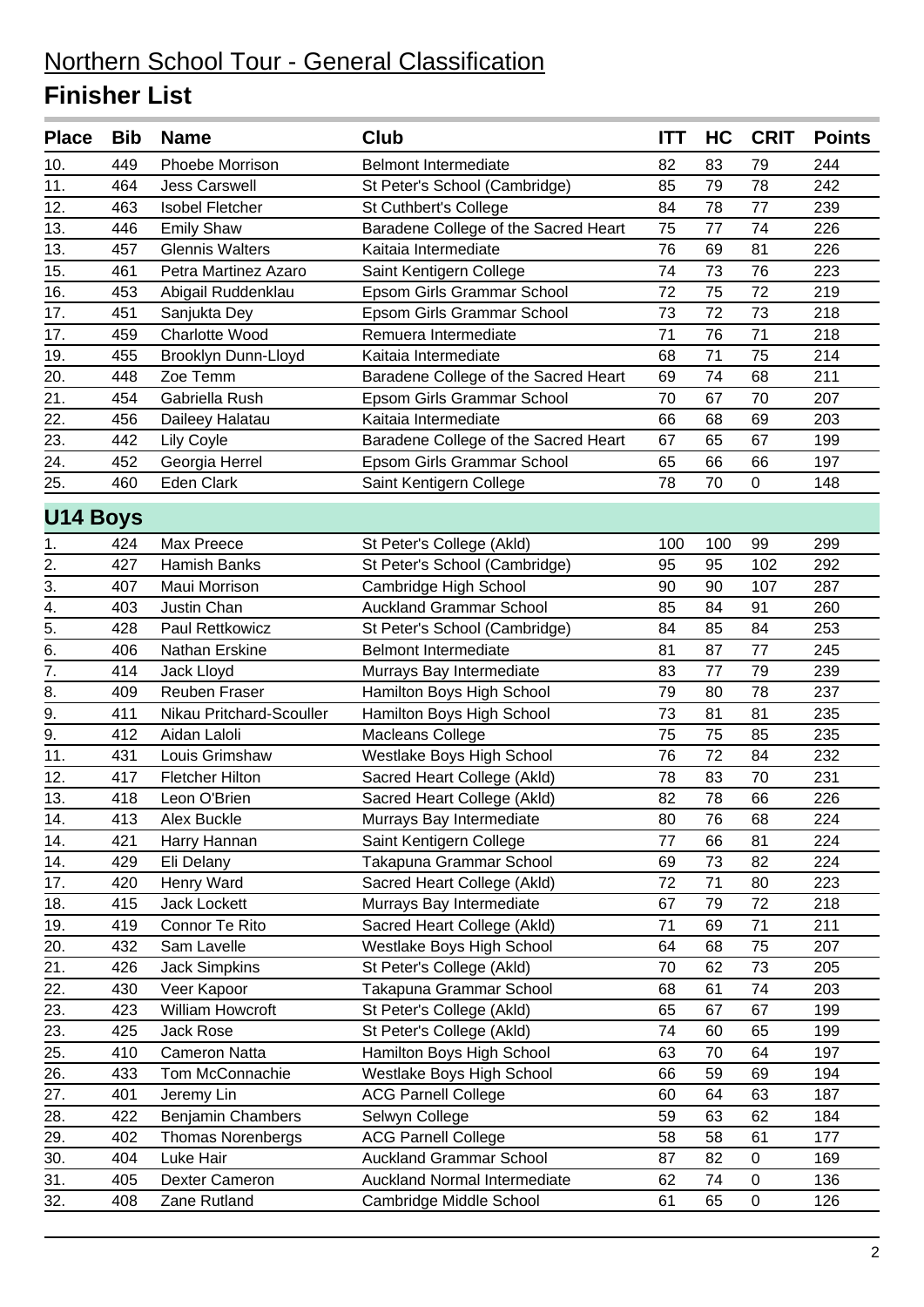| <b>Place</b>     | <b>Bib</b> | <b>Name</b>               | <b>Club</b>                          | <b>ITT</b> | HC  | <b>CRIT</b>      | <b>Points</b> |
|------------------|------------|---------------------------|--------------------------------------|------------|-----|------------------|---------------|
| <b>U15 Girls</b> |            |                           |                                      |            |     |                  |               |
| 1.               | 390        | <b>Ally Gothard</b>       | St Mary's College (Akld)             | 100        | 100 | 83               | 283           |
| 2.               | 365        | Alice Hopkinson           | Baradene College of the Sacred Heart | 87         | 95  | 100              | 282           |
| 3.               | 380        | <b>Bee Townsend</b>       | Epsom Girls Grammar School           | 84         | 79  | 107              | 270           |
| $\overline{4}$ . | 387        | Sophie Spencer            | Saint Kentigern College              | 95         | 83  | 89               | 267           |
| 5.               | 385        | Sophie De Vries           | Saint Kentigern College              | 90         | 81  | 92               | 263           |
| 6.               | 367        | Ella Morton               | Baradene College of the Sacred Heart | 83         | 90  | 81               | 254           |
| 7.               | 393        | Ella McKinney             | Takapuna Grammar School              | 79         | 87  | 84               | 250           |
| 8.               | 368        | Lydia Stevens             | Baradene College of the Sacred Heart | 80         | 84  | 81               | 245           |
| 9.               | 392        | Lizzie Chapman            | Takapuna Grammar School              | 78         | 75  | 85               | 238           |
| 10.              | 391        | Charlotte Chamberlain     | Takapuna Grammar School              | 76         | 74  | 87               | 237           |
| 11.              | 382        | Erin Walshe               | Glendowie College                    | 70         | 82  | 83               | 235           |
| 12.              | 361        | Gemma Carter              | Baradene College of the Sacred Heart | 73         | 85  | 73               | 231           |
| 13.              | 396        | Katie McLeod              | Waikato Diocesan School              | 81         | 69  | 79               | 229           |
| 14.              | 369        | Keisha Anderson           | Cambridge High School                | 85         | 63  | 80               | 228           |
| 15.              | 398        | Zoe Perry                 | Wellington East Girls' College       | 82         | 71  | 74               | 227           |
| 16.              | 386        | Eva Melhuish              | Saint Kentigern College              | 75         | 72  | 78               | 225           |
| 17.              | 376        | Georgina Christie         | Epsom Girls Grammar School           | 66         | 80  | 76               | 222           |
| 18.              | 373        | <b>Caitlin Bell</b>       | Epsom Girls Grammar School           | 71         | 77  | 71               | 219           |
| 19.              | 371        | Arabella Tuck             | Diocesan School for Girls            | 69         | 70  | 70               | 209           |
| 19.              | 383        | Crystal Wikaira           | Kaitaia College                      | 77         | 60  | 72               | 209           |
| 21.              | 362        | <b>Charlotte Ellis</b>    | Baradene College of the Sacred Heart | 67         | 67  | 69               | 203           |
| 21.              | 388        | <b>Kate Waters</b>        | St Cuthbert's College                | 63         | 76  | 64               | 203           |
| 23.              | 366        | Eleanor Inwood            | Baradene College of the Sacred Heart | 68         | 66  | 67               | 201           |
| 24.              | 378        | <b>Emily Hayes</b>        | Epsom Girls Grammar School           | 61         | 68  | 65               | 194           |
| 25.              | 397        | Kate Ward                 | Waikato Diocesan School              | 64         | 65  | 62               | 191           |
| 26.              | 372        | <b>Isabella Adams</b>     | Epsom Girls Grammar School           | 62         | 59  | 68               | 189           |
| 27.              | 374        | <b>Isla Burton</b>        | Epsom Girls Grammar School           | 57         | 61  | 66               | 184           |
| 28.              | 379        | Eyka Susanto              | Epsom Girls Grammar School           | 58         | 56  | 63               | 177           |
| 29.              | 395        | <b>Emily Gilchrist</b>    | Waikato Diocesan School              | 56         | 57  | 61               | 174           |
| 30.              | 375        | <b>Phoebe Carter</b>      | Epsom Girls Grammar School           | 74         | 78  | $\boldsymbol{0}$ | 152           |
| 31.              | 394        | Nikita Coleman            | Waikato Diocesan School              | 72         | 73  | 0                | 145           |
| 32.              | 377        | Stella Copplestone        | Epsom Girls Grammar School           | 59         | 64  | 0                | 123           |
| 32.              | 389        | Isla Drury                | St Mary's College (Akld)             | 65         | 58  | $\,0\,$          | 123           |
| 34.              | 364        | Olivia Gibson             | Baradene College of the Sacred Heart | 60         | 62  | 0                | 122           |
| <b>U15 Boys</b>  |            |                           |                                      |            |     |                  |               |
| 1.               | 352        | Lewis Bower               | Westlake Boys High School            | 87         | 100 | 100              | 287           |
| 2.               | 346        | <b>August Elworthy</b>    | Takapuna Grammar School              | 100        | 87  | 95               | 282           |
| 3.               | 311        | <b>Matt Davis</b>         | Cambridge High School                | 90         | 84  | 105              | 279           |
| 4.               | 326        | <b>Redmond Connolly</b>   | Sacred Heart College (Akld)          | 83         | 82  | 110              | 275           |
| 5.               | 310        | <b>Hunter Brodie-Lees</b> | Cambridge High School                | 95         | 95  | 84               | 274           |
| 6.               | 312        | Jaxson Russell            | Cambridge High School                | 84         | 90  | 92               | 266           |
| 7.               | 327        | Joel Douglas              | Sacred Heart College (Akld)          | 85         | 79  | 87               | 251           |
| 8.               | 305        | Felix Maddison            | <b>Auckland Grammar School</b>       | 82         | 85  | 80               | 247           |
| 9.               | 303        | Luke Blackwood            | <b>Auckland Grammar School</b>       | 78         | 80  | 79               | 237           |
| 10.              | 308        | <b>Edward Pawson</b>      | <b>Auckland Grammar School</b>       | 79         | 83  | 74               | 236           |
| 11.              | 355        | Joseph Elton-Farr         | Westlake Boys High School            | 80         | 78  | 75               | 233           |
| 12.              | 309        | Olano Scarlett            | <b>Auckland Grammar School</b>       | 74         | 77  | 78               | 229           |
| 12.              | 313        | Oliver Duncan             | Hamilton Boys High School            | 71         | 71  | 87               | 229           |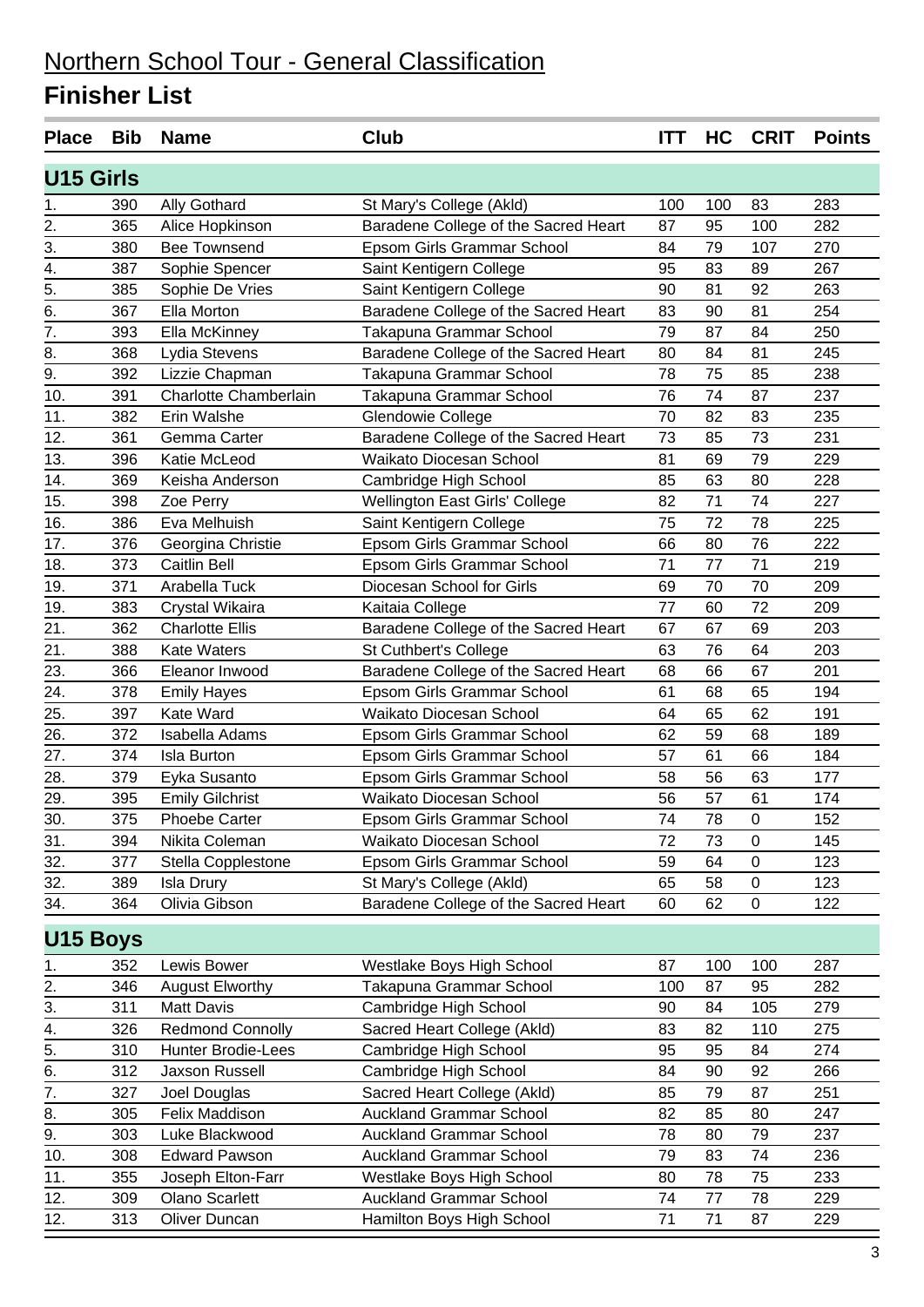| <b>Place</b>     | <b>Bib</b> | <b>Name</b>                         | <b>Club</b>                                                     | <b>ITT</b> | HC       | <b>CRIT</b> | <b>Points</b> |
|------------------|------------|-------------------------------------|-----------------------------------------------------------------|------------|----------|-------------|---------------|
| 14.              | 350        | Ryan Wood                           | Takapuna Grammar School                                         | 77         | 73       | 72          | 222           |
| 15.              | 349        | <b>Alex Skilton</b>                 | Takapuna Grammar School                                         | 73         | 76       | 71          | 220           |
| 16.              | 316        | Oli Fisher                          | King's College                                                  | 66         | 69       | 82          | 217           |
| 17.              | 329        | <b>Hunter Donley</b>                | Saint Kentigern College                                         | 76         | 65       | 73          | 214           |
| 17.              | 345        | Lachlan Campbell                    | Takapuna Grammar School                                         | 65         | 72       | 77          | 214           |
| 19.              | 306        | <b>Thomas Murray</b>                | <b>Auckland Grammar School</b>                                  | 70         | 67       | 76          | 213           |
| 20.              | 324        | <b>Rubin Whiteley</b>               | Macleans College                                                | 81         | 60       | 69          | 210           |
| 20.              | 340        | <b>Samuel Carter</b>                | St Peter's College (Akld)                                       | 75         | 70       | 65          | 210           |
| 22.              | 336        | Ben MacSweeney                      | Selwyn College                                                  | 67         | 75       | 67          | 209           |
| 23.              | 315        | Kallum Mardon                       | Hamilton Boys High School                                       | 72         | 64       | 70          | 206           |
| 24.              | 342        | James Mulholland                    | St Peter's College (Akld)                                       | 61         | 68       | 68          | 197           |
| 25.              | 347        | Jackson Harvey                      | Takapuna Grammar School                                         | 60         | 66       | 66          | 192           |
| 26.              | 359        | <b>Trevor Coetzee</b>               | Whangarei Boys' High School                                     | 53         | 81       | 35          | 169           |
| <b>U16 Girls</b> |            |                                     |                                                                 |            |          |             |               |
| 1.               | 265        | <b>Prudence Fowler</b>              | Diocesan School for Girls                                       | 120        | 95       | 109         | 324           |
| 2.               | 278        | Lucy Buckeridge                     | Takapuna Grammar School                                         | 87         | 120      | 105         | 312           |
| 3.               | 273        | Emma Hannan                         | Saint Kentigern College                                         | 90         | 90       | 88          | 268           |
| 4.               | 276        | Sacha McLeod                        | Saint Kentigern College                                         | 95         | 82       | 87          | 264           |
| $\overline{5}$ . | 257        | Jorja Clouth                        | Baradene College of the Sacred Heart                            | 85         | 77       | 95          | 257           |
| 6.               | 259        | Alexandra Galvin                    | Baradene College of the Sacred Heart                            | 80         | 87       | 86          | 253           |
| 7.               | 272        | <b>Charlotte Spurway</b>            | Rangi Ruru Girls' School                                        | 84         | 84       | 84          | 252           |
| 8.               | 256        | Aimee Blackmore                     | Baradene College of the Sacred Heart                            | 83         | 71       | 94          | 248           |
| 9.               | 270        | Queenie McElwee                     | Epsom Girls Grammar School                                      | 79         | 83       | 80          | 242           |
| 10.              | 261        | <b>Christie McCahill</b>            | Baradene College of the Sacred Heart                            | 76         | 79       | 83          | 238           |
| 10.              | 269        | Lily Brinsdon                       | Epsom Girls Grammar School                                      | 82         | 78       | 78          | 238           |
| 12.              | 279        | <b>Erin Cutts</b>                   | Takapuna Grammar School                                         | 78         | 80       | 77          | 235           |
| 13.              | 266        | Georgia Hair                        | Diocesan School for Girls                                       | 81         | 81       | 72          | 234           |
| 14.              | 255        | <b>Holly Bliss</b>                  | Avondale College                                                | 77         | 85       | 71          | 233           |
| 15.<br>16.       | 267<br>260 | Kate Shanley                        | Diocesan School for Girls                                       | 75<br>74   | 76<br>73 | 73<br>75    | 224<br>222    |
| 16.              | 280        | Georgia Holland<br>Elizabeth Dooley | Baradene College of the Sacred Heart<br>Takapuna Grammar School | 73         | $70\,$   | 79          | 222           |
| 18.              | 262        | <b>Annabel Preece</b>               | Baradene College of the Sacred Heart                            | 72         | 74       | 74          | 220           |
| 19.              | 281        | <b>Charlotte Lochhead</b>           | Takapuna Grammar School                                         | 71         | 75       | 69          | 215           |
| 20.              | 274        | Zara Jancys                         | Saint Kentigern College                                         | 70         | 72       | 70          | 212           |
| 21.              | 258        | Mackenzie Courtney                  | Baradene College of the Sacred Heart                            | 65         | 68       | 76          | 209           |
| 22.              | 251        | Piper Chapman                       | <b>ACG Parnell College</b>                                      | 67         | 65       | 68          | 200           |
| 23.              | 263        | Zara Stankovich                     | Baradene College of the Sacred Heart                            | 68         | 63       | 67          | 198           |
| 24.              | 264        | Emma Blackwood                      | Diocesan School for Girls                                       | 64         | 67       | 65          | 196           |
| 25.              | 275        | Nika Martinez Azaro                 | Saint Kentigern College                                         | 63         | 66       | 66          | 195           |
| 26.              | 282        | Olivia Gordan                       | Waikato Diocesan School                                         | 66         | 64       | 64          | 194           |
| 27.              | 252        | Rose Dryden                         | <b>ACG Parnell College</b>                                      | 62         | 61       | 63          | 186           |
| 28.              | 254        | Josie Modgill                       | <b>ACG Parnell College</b>                                      | 61         | 62       | 62          | 185           |
| 29.              | 271        | Venetia Wilson                      | Mt Albert Grammar School                                        | 60         | 69       | 0           | 129           |
| 30.              | 268        | <b>Brooke Vincent</b>               | Diocesan School for Girls                                       | 69         | 0        | $\pmb{0}$   | 69            |
| U16 Boys         |            |                                     |                                                                 |            |          |             |               |
| 1.               | 233        | <b>Jack Carswell</b>                | St Peter's School (Cambridge)                                   | 100        | 90       | 135         | 325           |
| 2.               | 201        | Dan Barclay                         | <b>Auckland Grammar School</b>                                  | 87         | 95       | 103         | 285           |
| 3.               | 207        | Jacob Rackham                       | <b>Auckland Grammar School</b>                                  | 90         | 85       | 105         | 280           |
| 4.               | 242        | Marcus Bycroft                      | Westlake Boys High School                                       | 95         | 74       | 101         | 270           |
|                  |            |                                     |                                                                 |            |          |             |               |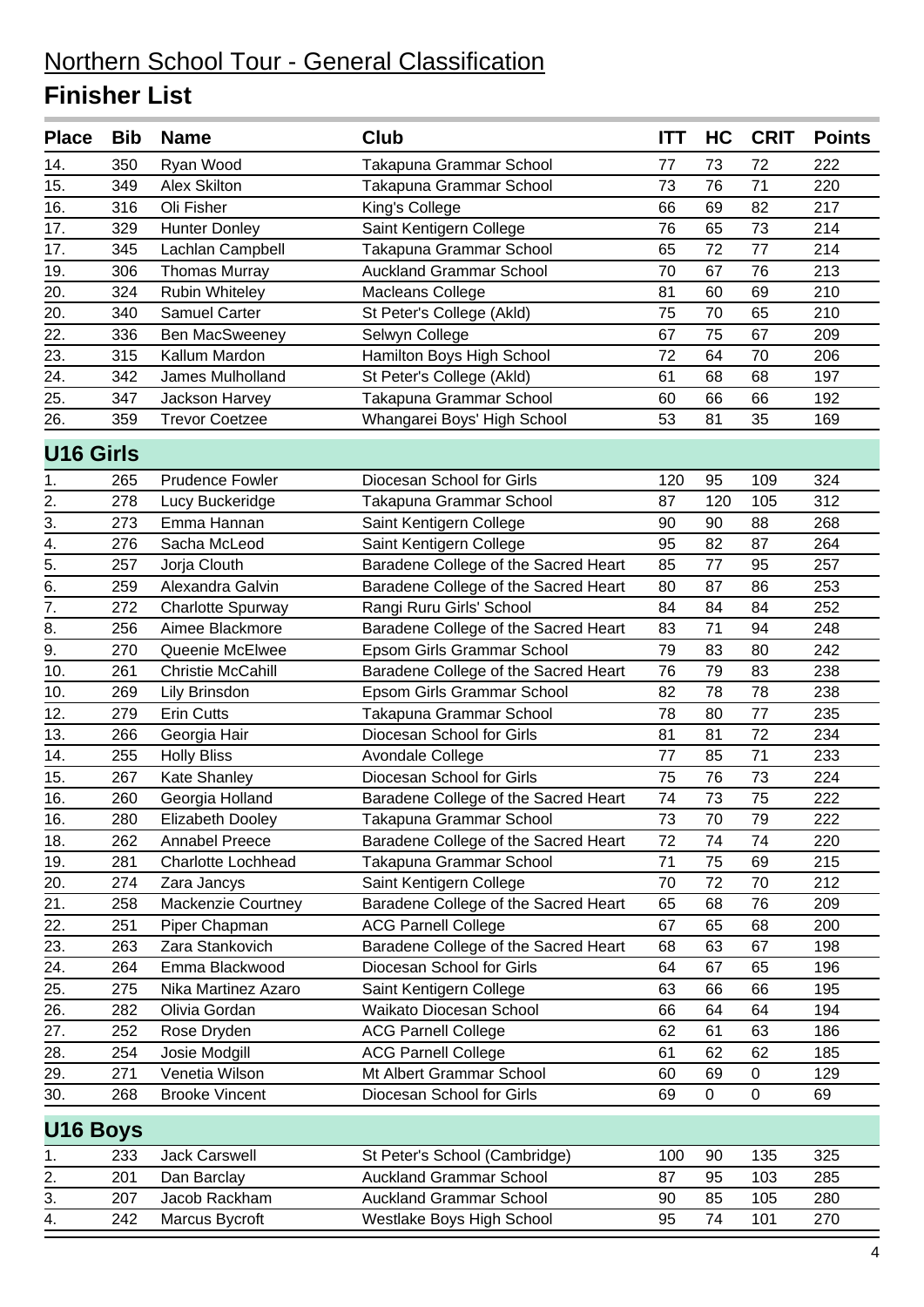| <b>Tom Waters</b><br>100<br>208<br><b>Auckland Grammar School</b><br>83<br>83<br>266<br>5.<br>6.<br>209<br>Carlo Worrall<br>81<br>87<br>79<br>247<br><b>Auckland Grammar School</b><br>$\overline{7}$ .<br>224<br>Jacob Spring<br>Saint Kentigern College<br>85<br>81<br>80<br>246<br>8.<br>222<br><b>Ben Connell</b><br>Saint Kentigern College<br>76<br>243<br>84<br>83<br>9.<br>77<br>79<br>241<br>Ben Raven<br>Taupo Nui-a-tia College<br>84<br>240<br>10.<br>239<br>Robert Wilson<br>Takapuna Grammar School<br>82<br>69<br>235<br>84<br>11.<br>76<br>83<br>75<br>234<br>240<br>Alex Brackenbury<br>Taupo Nui-a-tia College<br>12.<br>206<br><b>Thomas Mullins</b><br><b>Auckland Grammar School</b><br>79<br>82<br>230<br>69<br>13.<br>202<br><b>Auckland Grammar School</b><br>78<br>77<br>74<br>229<br><b>Cody Boness</b><br>226<br>72<br>73<br>14.<br>Nicholas Wales<br>Saint Kentigern College<br>80<br>225<br>216<br>75<br>78<br>71<br>15.<br><b>Bailey Moran</b><br>224<br><b>Macleans College</b><br>16.<br>73<br>70<br>234<br>Hamish Coltman<br>St Peter's School (Cambridge)<br>80<br>223<br>17.<br>Westlake Boys High School<br>79<br>56<br>245<br><b>Austin Patterson</b><br>85<br>220<br>18.<br>223<br>Saint Kentigern College<br>70<br>78<br>216<br><b>William Mattison</b><br>68<br>19.<br>71<br>205<br>Kosta Koutsos<br><b>Auckland Grammar School</b><br>75<br>69<br>215<br>20.<br>74<br>63<br>236<br>Matt McClune<br>Takapuna Grammar School<br>77<br>214<br>21.<br>203<br><b>Auckland Grammar School</b><br>62<br>82<br>67<br>211<br>Cody Dalton<br>22.<br>204<br><b>Marcus Findlow</b><br>73<br>207<br><b>Auckland Grammar School</b><br>66<br>68<br>67<br>23.<br>215<br><b>Matthew Moore</b><br>64<br>72<br>203<br>Macleans College<br>24.<br>230<br><b>Thomas McAdams</b><br>St Pauls Collegiate (Ham)<br>71<br>202<br>66<br>65<br><b>Adam Little</b><br>25.<br>235<br>Takapuna Grammar School<br>63<br>67<br>196<br>66<br>26.<br>237<br>Takapuna Grammar School<br>68<br>0<br>133<br>Charlie Millington<br>65<br><b>U17 Girls</b><br>124<br>319<br>165<br>Ella Wyllie<br>Epsom Girls Grammar School<br>95<br>100<br>1.<br>2.<br>164<br>84<br>113<br>Epsom Girls Grammar School<br>100<br>297<br>Lucy Thomson<br>3.<br>152<br><b>Grace Cummins</b><br>Baradene College of the Sacred Heart<br>90<br>83<br>106<br>279<br>4.<br>Waikato Diocesan School<br>82<br>262<br>177<br>Megan Spring<br>87<br>93<br>$\overline{5}$ .<br>173<br>Ella Couch<br>St Mary's College (Akld)<br>249<br>83<br>80<br>86<br>6.<br>Cambridge High School<br>85<br>248<br>159<br>79<br>84<br>Mya Anderson<br>$\overline{7}$ .<br><b>Ireland Miln</b><br>157<br>Baradene College of the Sacred Heart<br>79<br>82<br>245<br>84<br>$\overline{8}$<br>77<br>81<br>82<br>240<br>167<br>Aimee Shaw<br>Karamu High School<br>9.<br>77<br>76<br>161<br>Annabel Brown<br>Epsom Girls Grammar School<br>81<br>234<br>10.<br>155<br>Baradene College of the Sacred Heart<br>Olivia Hyland<br>76<br>76<br>81<br>233<br>Baradene College of the Sacred Heart<br>11.<br>156<br>Ella McKee<br>73<br>78<br>231<br>80<br>12.<br>168<br>75<br>73<br>Niamh Bilsborough<br>Saint Kentigern College<br>78<br>226<br>13.<br>Waikato Diocesan School<br>176<br>Emma McKay<br>78<br>68<br>79<br>225<br>14.<br>166<br>Rebekah Williams<br>Hobsonville Point Secondary School<br>74<br>72<br>77<br>223<br>75<br>15.<br>170<br>Jaime Wilkinson<br>Saint Kentigern College<br>72<br>75<br>222<br>16.<br>160<br><b>Emily Bashford</b><br>Diocesan School for Girls<br>74<br>74<br>216<br>68<br>17.<br>162<br>Emilia Perez Raynaud<br>Epsom Girls Grammar School<br>67<br>73<br>210<br>70<br>18.<br>163<br>Eva Ruddenklau<br>Epsom Girls Grammar School<br>67<br>71<br>71<br>209<br>18.<br>Selwyn College<br>171<br>Kate White<br>69<br>70<br>70<br>209<br>18.<br>Takapuna Grammar School<br>71<br>72<br>175<br>Anya Christiansen<br>66<br>209<br>21.<br>Baradene College of the Sacred Heart<br>151<br>Natalya Carter<br>95<br>84<br>0<br>179<br>22.<br>Baradene College of the Sacred Heart<br>154<br>Lara Hopkinson<br>85<br>172<br>87<br>0<br>23.<br>Wansink Georgia<br>Westlake Girls High School<br>170<br>178<br>80<br>90<br>0<br>24.<br>174<br>Antonia Robinson<br>St Mary's College (Akld)<br>0<br>135<br>66<br>69<br>25.<br><b>Tarryn Gill</b><br>Saint Kentigern College<br>65<br>$\pmb{0}$<br>130<br>169<br>65<br>Rosalind McCallum<br>26.<br>172<br>St Cuthbert's College<br>64<br>64<br>128<br>0 | <b>Place</b> | <b>Bib</b> | <b>Name</b> | <b>Club</b> | <b>ITT</b> | HC | <b>CRIT</b> | <b>Points</b> |
|--------------------------------------------------------------------------------------------------------------------------------------------------------------------------------------------------------------------------------------------------------------------------------------------------------------------------------------------------------------------------------------------------------------------------------------------------------------------------------------------------------------------------------------------------------------------------------------------------------------------------------------------------------------------------------------------------------------------------------------------------------------------------------------------------------------------------------------------------------------------------------------------------------------------------------------------------------------------------------------------------------------------------------------------------------------------------------------------------------------------------------------------------------------------------------------------------------------------------------------------------------------------------------------------------------------------------------------------------------------------------------------------------------------------------------------------------------------------------------------------------------------------------------------------------------------------------------------------------------------------------------------------------------------------------------------------------------------------------------------------------------------------------------------------------------------------------------------------------------------------------------------------------------------------------------------------------------------------------------------------------------------------------------------------------------------------------------------------------------------------------------------------------------------------------------------------------------------------------------------------------------------------------------------------------------------------------------------------------------------------------------------------------------------------------------------------------------------------------------------------------------------------------------------------------------------------------------------------------------------------------------------------------------------------------------------------------------------------------------------------------------------------------------------------------------------------------------------------------------------------------------------------------------------------------------------------------------------------------------------------------------------------------------------------------------------------------------------------------------------------------------------------------------------------------------------------------------------------------------------------------------------------------------------------------------------------------------------------------------------------------------------------------------------------------------------------------------------------------------------------------------------------------------------------------------------------------------------------------------------------------------------------------------------------------------------------------------------------------------------------------------------------------------------------------------------------------------------------------------------------------------------------------------------------------------------------------------------------------------------------------------------------------------------------------------------------------------------------------------------------------------------------------------------------------------------------------------------------------------------------------------------------------------------------------------------------------------------------------------------------------------------------------------------------------------------------------------------------------------------|--------------|------------|-------------|-------------|------------|----|-------------|---------------|
|                                                                                                                                                                                                                                                                                                                                                                                                                                                                                                                                                                                                                                                                                                                                                                                                                                                                                                                                                                                                                                                                                                                                                                                                                                                                                                                                                                                                                                                                                                                                                                                                                                                                                                                                                                                                                                                                                                                                                                                                                                                                                                                                                                                                                                                                                                                                                                                                                                                                                                                                                                                                                                                                                                                                                                                                                                                                                                                                                                                                                                                                                                                                                                                                                                                                                                                                                                                                                                                                                                                                                                                                                                                                                                                                                                                                                                                                                                                                                                                                                                                                                                                                                                                                                                                                                                                                                                                                                                                                                      |              |            |             |             |            |    |             |               |
|                                                                                                                                                                                                                                                                                                                                                                                                                                                                                                                                                                                                                                                                                                                                                                                                                                                                                                                                                                                                                                                                                                                                                                                                                                                                                                                                                                                                                                                                                                                                                                                                                                                                                                                                                                                                                                                                                                                                                                                                                                                                                                                                                                                                                                                                                                                                                                                                                                                                                                                                                                                                                                                                                                                                                                                                                                                                                                                                                                                                                                                                                                                                                                                                                                                                                                                                                                                                                                                                                                                                                                                                                                                                                                                                                                                                                                                                                                                                                                                                                                                                                                                                                                                                                                                                                                                                                                                                                                                                                      |              |            |             |             |            |    |             |               |
|                                                                                                                                                                                                                                                                                                                                                                                                                                                                                                                                                                                                                                                                                                                                                                                                                                                                                                                                                                                                                                                                                                                                                                                                                                                                                                                                                                                                                                                                                                                                                                                                                                                                                                                                                                                                                                                                                                                                                                                                                                                                                                                                                                                                                                                                                                                                                                                                                                                                                                                                                                                                                                                                                                                                                                                                                                                                                                                                                                                                                                                                                                                                                                                                                                                                                                                                                                                                                                                                                                                                                                                                                                                                                                                                                                                                                                                                                                                                                                                                                                                                                                                                                                                                                                                                                                                                                                                                                                                                                      |              |            |             |             |            |    |             |               |
|                                                                                                                                                                                                                                                                                                                                                                                                                                                                                                                                                                                                                                                                                                                                                                                                                                                                                                                                                                                                                                                                                                                                                                                                                                                                                                                                                                                                                                                                                                                                                                                                                                                                                                                                                                                                                                                                                                                                                                                                                                                                                                                                                                                                                                                                                                                                                                                                                                                                                                                                                                                                                                                                                                                                                                                                                                                                                                                                                                                                                                                                                                                                                                                                                                                                                                                                                                                                                                                                                                                                                                                                                                                                                                                                                                                                                                                                                                                                                                                                                                                                                                                                                                                                                                                                                                                                                                                                                                                                                      |              |            |             |             |            |    |             |               |
|                                                                                                                                                                                                                                                                                                                                                                                                                                                                                                                                                                                                                                                                                                                                                                                                                                                                                                                                                                                                                                                                                                                                                                                                                                                                                                                                                                                                                                                                                                                                                                                                                                                                                                                                                                                                                                                                                                                                                                                                                                                                                                                                                                                                                                                                                                                                                                                                                                                                                                                                                                                                                                                                                                                                                                                                                                                                                                                                                                                                                                                                                                                                                                                                                                                                                                                                                                                                                                                                                                                                                                                                                                                                                                                                                                                                                                                                                                                                                                                                                                                                                                                                                                                                                                                                                                                                                                                                                                                                                      |              |            |             |             |            |    |             |               |
|                                                                                                                                                                                                                                                                                                                                                                                                                                                                                                                                                                                                                                                                                                                                                                                                                                                                                                                                                                                                                                                                                                                                                                                                                                                                                                                                                                                                                                                                                                                                                                                                                                                                                                                                                                                                                                                                                                                                                                                                                                                                                                                                                                                                                                                                                                                                                                                                                                                                                                                                                                                                                                                                                                                                                                                                                                                                                                                                                                                                                                                                                                                                                                                                                                                                                                                                                                                                                                                                                                                                                                                                                                                                                                                                                                                                                                                                                                                                                                                                                                                                                                                                                                                                                                                                                                                                                                                                                                                                                      |              |            |             |             |            |    |             |               |
|                                                                                                                                                                                                                                                                                                                                                                                                                                                                                                                                                                                                                                                                                                                                                                                                                                                                                                                                                                                                                                                                                                                                                                                                                                                                                                                                                                                                                                                                                                                                                                                                                                                                                                                                                                                                                                                                                                                                                                                                                                                                                                                                                                                                                                                                                                                                                                                                                                                                                                                                                                                                                                                                                                                                                                                                                                                                                                                                                                                                                                                                                                                                                                                                                                                                                                                                                                                                                                                                                                                                                                                                                                                                                                                                                                                                                                                                                                                                                                                                                                                                                                                                                                                                                                                                                                                                                                                                                                                                                      |              |            |             |             |            |    |             |               |
|                                                                                                                                                                                                                                                                                                                                                                                                                                                                                                                                                                                                                                                                                                                                                                                                                                                                                                                                                                                                                                                                                                                                                                                                                                                                                                                                                                                                                                                                                                                                                                                                                                                                                                                                                                                                                                                                                                                                                                                                                                                                                                                                                                                                                                                                                                                                                                                                                                                                                                                                                                                                                                                                                                                                                                                                                                                                                                                                                                                                                                                                                                                                                                                                                                                                                                                                                                                                                                                                                                                                                                                                                                                                                                                                                                                                                                                                                                                                                                                                                                                                                                                                                                                                                                                                                                                                                                                                                                                                                      |              |            |             |             |            |    |             |               |
|                                                                                                                                                                                                                                                                                                                                                                                                                                                                                                                                                                                                                                                                                                                                                                                                                                                                                                                                                                                                                                                                                                                                                                                                                                                                                                                                                                                                                                                                                                                                                                                                                                                                                                                                                                                                                                                                                                                                                                                                                                                                                                                                                                                                                                                                                                                                                                                                                                                                                                                                                                                                                                                                                                                                                                                                                                                                                                                                                                                                                                                                                                                                                                                                                                                                                                                                                                                                                                                                                                                                                                                                                                                                                                                                                                                                                                                                                                                                                                                                                                                                                                                                                                                                                                                                                                                                                                                                                                                                                      |              |            |             |             |            |    |             |               |
|                                                                                                                                                                                                                                                                                                                                                                                                                                                                                                                                                                                                                                                                                                                                                                                                                                                                                                                                                                                                                                                                                                                                                                                                                                                                                                                                                                                                                                                                                                                                                                                                                                                                                                                                                                                                                                                                                                                                                                                                                                                                                                                                                                                                                                                                                                                                                                                                                                                                                                                                                                                                                                                                                                                                                                                                                                                                                                                                                                                                                                                                                                                                                                                                                                                                                                                                                                                                                                                                                                                                                                                                                                                                                                                                                                                                                                                                                                                                                                                                                                                                                                                                                                                                                                                                                                                                                                                                                                                                                      |              |            |             |             |            |    |             |               |
|                                                                                                                                                                                                                                                                                                                                                                                                                                                                                                                                                                                                                                                                                                                                                                                                                                                                                                                                                                                                                                                                                                                                                                                                                                                                                                                                                                                                                                                                                                                                                                                                                                                                                                                                                                                                                                                                                                                                                                                                                                                                                                                                                                                                                                                                                                                                                                                                                                                                                                                                                                                                                                                                                                                                                                                                                                                                                                                                                                                                                                                                                                                                                                                                                                                                                                                                                                                                                                                                                                                                                                                                                                                                                                                                                                                                                                                                                                                                                                                                                                                                                                                                                                                                                                                                                                                                                                                                                                                                                      |              |            |             |             |            |    |             |               |
|                                                                                                                                                                                                                                                                                                                                                                                                                                                                                                                                                                                                                                                                                                                                                                                                                                                                                                                                                                                                                                                                                                                                                                                                                                                                                                                                                                                                                                                                                                                                                                                                                                                                                                                                                                                                                                                                                                                                                                                                                                                                                                                                                                                                                                                                                                                                                                                                                                                                                                                                                                                                                                                                                                                                                                                                                                                                                                                                                                                                                                                                                                                                                                                                                                                                                                                                                                                                                                                                                                                                                                                                                                                                                                                                                                                                                                                                                                                                                                                                                                                                                                                                                                                                                                                                                                                                                                                                                                                                                      |              |            |             |             |            |    |             |               |
|                                                                                                                                                                                                                                                                                                                                                                                                                                                                                                                                                                                                                                                                                                                                                                                                                                                                                                                                                                                                                                                                                                                                                                                                                                                                                                                                                                                                                                                                                                                                                                                                                                                                                                                                                                                                                                                                                                                                                                                                                                                                                                                                                                                                                                                                                                                                                                                                                                                                                                                                                                                                                                                                                                                                                                                                                                                                                                                                                                                                                                                                                                                                                                                                                                                                                                                                                                                                                                                                                                                                                                                                                                                                                                                                                                                                                                                                                                                                                                                                                                                                                                                                                                                                                                                                                                                                                                                                                                                                                      |              |            |             |             |            |    |             |               |
|                                                                                                                                                                                                                                                                                                                                                                                                                                                                                                                                                                                                                                                                                                                                                                                                                                                                                                                                                                                                                                                                                                                                                                                                                                                                                                                                                                                                                                                                                                                                                                                                                                                                                                                                                                                                                                                                                                                                                                                                                                                                                                                                                                                                                                                                                                                                                                                                                                                                                                                                                                                                                                                                                                                                                                                                                                                                                                                                                                                                                                                                                                                                                                                                                                                                                                                                                                                                                                                                                                                                                                                                                                                                                                                                                                                                                                                                                                                                                                                                                                                                                                                                                                                                                                                                                                                                                                                                                                                                                      |              |            |             |             |            |    |             |               |
|                                                                                                                                                                                                                                                                                                                                                                                                                                                                                                                                                                                                                                                                                                                                                                                                                                                                                                                                                                                                                                                                                                                                                                                                                                                                                                                                                                                                                                                                                                                                                                                                                                                                                                                                                                                                                                                                                                                                                                                                                                                                                                                                                                                                                                                                                                                                                                                                                                                                                                                                                                                                                                                                                                                                                                                                                                                                                                                                                                                                                                                                                                                                                                                                                                                                                                                                                                                                                                                                                                                                                                                                                                                                                                                                                                                                                                                                                                                                                                                                                                                                                                                                                                                                                                                                                                                                                                                                                                                                                      |              |            |             |             |            |    |             |               |
|                                                                                                                                                                                                                                                                                                                                                                                                                                                                                                                                                                                                                                                                                                                                                                                                                                                                                                                                                                                                                                                                                                                                                                                                                                                                                                                                                                                                                                                                                                                                                                                                                                                                                                                                                                                                                                                                                                                                                                                                                                                                                                                                                                                                                                                                                                                                                                                                                                                                                                                                                                                                                                                                                                                                                                                                                                                                                                                                                                                                                                                                                                                                                                                                                                                                                                                                                                                                                                                                                                                                                                                                                                                                                                                                                                                                                                                                                                                                                                                                                                                                                                                                                                                                                                                                                                                                                                                                                                                                                      |              |            |             |             |            |    |             |               |
|                                                                                                                                                                                                                                                                                                                                                                                                                                                                                                                                                                                                                                                                                                                                                                                                                                                                                                                                                                                                                                                                                                                                                                                                                                                                                                                                                                                                                                                                                                                                                                                                                                                                                                                                                                                                                                                                                                                                                                                                                                                                                                                                                                                                                                                                                                                                                                                                                                                                                                                                                                                                                                                                                                                                                                                                                                                                                                                                                                                                                                                                                                                                                                                                                                                                                                                                                                                                                                                                                                                                                                                                                                                                                                                                                                                                                                                                                                                                                                                                                                                                                                                                                                                                                                                                                                                                                                                                                                                                                      |              |            |             |             |            |    |             |               |
|                                                                                                                                                                                                                                                                                                                                                                                                                                                                                                                                                                                                                                                                                                                                                                                                                                                                                                                                                                                                                                                                                                                                                                                                                                                                                                                                                                                                                                                                                                                                                                                                                                                                                                                                                                                                                                                                                                                                                                                                                                                                                                                                                                                                                                                                                                                                                                                                                                                                                                                                                                                                                                                                                                                                                                                                                                                                                                                                                                                                                                                                                                                                                                                                                                                                                                                                                                                                                                                                                                                                                                                                                                                                                                                                                                                                                                                                                                                                                                                                                                                                                                                                                                                                                                                                                                                                                                                                                                                                                      |              |            |             |             |            |    |             |               |
|                                                                                                                                                                                                                                                                                                                                                                                                                                                                                                                                                                                                                                                                                                                                                                                                                                                                                                                                                                                                                                                                                                                                                                                                                                                                                                                                                                                                                                                                                                                                                                                                                                                                                                                                                                                                                                                                                                                                                                                                                                                                                                                                                                                                                                                                                                                                                                                                                                                                                                                                                                                                                                                                                                                                                                                                                                                                                                                                                                                                                                                                                                                                                                                                                                                                                                                                                                                                                                                                                                                                                                                                                                                                                                                                                                                                                                                                                                                                                                                                                                                                                                                                                                                                                                                                                                                                                                                                                                                                                      |              |            |             |             |            |    |             |               |
|                                                                                                                                                                                                                                                                                                                                                                                                                                                                                                                                                                                                                                                                                                                                                                                                                                                                                                                                                                                                                                                                                                                                                                                                                                                                                                                                                                                                                                                                                                                                                                                                                                                                                                                                                                                                                                                                                                                                                                                                                                                                                                                                                                                                                                                                                                                                                                                                                                                                                                                                                                                                                                                                                                                                                                                                                                                                                                                                                                                                                                                                                                                                                                                                                                                                                                                                                                                                                                                                                                                                                                                                                                                                                                                                                                                                                                                                                                                                                                                                                                                                                                                                                                                                                                                                                                                                                                                                                                                                                      |              |            |             |             |            |    |             |               |
|                                                                                                                                                                                                                                                                                                                                                                                                                                                                                                                                                                                                                                                                                                                                                                                                                                                                                                                                                                                                                                                                                                                                                                                                                                                                                                                                                                                                                                                                                                                                                                                                                                                                                                                                                                                                                                                                                                                                                                                                                                                                                                                                                                                                                                                                                                                                                                                                                                                                                                                                                                                                                                                                                                                                                                                                                                                                                                                                                                                                                                                                                                                                                                                                                                                                                                                                                                                                                                                                                                                                                                                                                                                                                                                                                                                                                                                                                                                                                                                                                                                                                                                                                                                                                                                                                                                                                                                                                                                                                      |              |            |             |             |            |    |             |               |
|                                                                                                                                                                                                                                                                                                                                                                                                                                                                                                                                                                                                                                                                                                                                                                                                                                                                                                                                                                                                                                                                                                                                                                                                                                                                                                                                                                                                                                                                                                                                                                                                                                                                                                                                                                                                                                                                                                                                                                                                                                                                                                                                                                                                                                                                                                                                                                                                                                                                                                                                                                                                                                                                                                                                                                                                                                                                                                                                                                                                                                                                                                                                                                                                                                                                                                                                                                                                                                                                                                                                                                                                                                                                                                                                                                                                                                                                                                                                                                                                                                                                                                                                                                                                                                                                                                                                                                                                                                                                                      |              |            |             |             |            |    |             |               |
|                                                                                                                                                                                                                                                                                                                                                                                                                                                                                                                                                                                                                                                                                                                                                                                                                                                                                                                                                                                                                                                                                                                                                                                                                                                                                                                                                                                                                                                                                                                                                                                                                                                                                                                                                                                                                                                                                                                                                                                                                                                                                                                                                                                                                                                                                                                                                                                                                                                                                                                                                                                                                                                                                                                                                                                                                                                                                                                                                                                                                                                                                                                                                                                                                                                                                                                                                                                                                                                                                                                                                                                                                                                                                                                                                                                                                                                                                                                                                                                                                                                                                                                                                                                                                                                                                                                                                                                                                                                                                      |              |            |             |             |            |    |             |               |
|                                                                                                                                                                                                                                                                                                                                                                                                                                                                                                                                                                                                                                                                                                                                                                                                                                                                                                                                                                                                                                                                                                                                                                                                                                                                                                                                                                                                                                                                                                                                                                                                                                                                                                                                                                                                                                                                                                                                                                                                                                                                                                                                                                                                                                                                                                                                                                                                                                                                                                                                                                                                                                                                                                                                                                                                                                                                                                                                                                                                                                                                                                                                                                                                                                                                                                                                                                                                                                                                                                                                                                                                                                                                                                                                                                                                                                                                                                                                                                                                                                                                                                                                                                                                                                                                                                                                                                                                                                                                                      |              |            |             |             |            |    |             |               |
|                                                                                                                                                                                                                                                                                                                                                                                                                                                                                                                                                                                                                                                                                                                                                                                                                                                                                                                                                                                                                                                                                                                                                                                                                                                                                                                                                                                                                                                                                                                                                                                                                                                                                                                                                                                                                                                                                                                                                                                                                                                                                                                                                                                                                                                                                                                                                                                                                                                                                                                                                                                                                                                                                                                                                                                                                                                                                                                                                                                                                                                                                                                                                                                                                                                                                                                                                                                                                                                                                                                                                                                                                                                                                                                                                                                                                                                                                                                                                                                                                                                                                                                                                                                                                                                                                                                                                                                                                                                                                      |              |            |             |             |            |    |             |               |
|                                                                                                                                                                                                                                                                                                                                                                                                                                                                                                                                                                                                                                                                                                                                                                                                                                                                                                                                                                                                                                                                                                                                                                                                                                                                                                                                                                                                                                                                                                                                                                                                                                                                                                                                                                                                                                                                                                                                                                                                                                                                                                                                                                                                                                                                                                                                                                                                                                                                                                                                                                                                                                                                                                                                                                                                                                                                                                                                                                                                                                                                                                                                                                                                                                                                                                                                                                                                                                                                                                                                                                                                                                                                                                                                                                                                                                                                                                                                                                                                                                                                                                                                                                                                                                                                                                                                                                                                                                                                                      |              |            |             |             |            |    |             |               |
|                                                                                                                                                                                                                                                                                                                                                                                                                                                                                                                                                                                                                                                                                                                                                                                                                                                                                                                                                                                                                                                                                                                                                                                                                                                                                                                                                                                                                                                                                                                                                                                                                                                                                                                                                                                                                                                                                                                                                                                                                                                                                                                                                                                                                                                                                                                                                                                                                                                                                                                                                                                                                                                                                                                                                                                                                                                                                                                                                                                                                                                                                                                                                                                                                                                                                                                                                                                                                                                                                                                                                                                                                                                                                                                                                                                                                                                                                                                                                                                                                                                                                                                                                                                                                                                                                                                                                                                                                                                                                      |              |            |             |             |            |    |             |               |
|                                                                                                                                                                                                                                                                                                                                                                                                                                                                                                                                                                                                                                                                                                                                                                                                                                                                                                                                                                                                                                                                                                                                                                                                                                                                                                                                                                                                                                                                                                                                                                                                                                                                                                                                                                                                                                                                                                                                                                                                                                                                                                                                                                                                                                                                                                                                                                                                                                                                                                                                                                                                                                                                                                                                                                                                                                                                                                                                                                                                                                                                                                                                                                                                                                                                                                                                                                                                                                                                                                                                                                                                                                                                                                                                                                                                                                                                                                                                                                                                                                                                                                                                                                                                                                                                                                                                                                                                                                                                                      |              |            |             |             |            |    |             |               |
|                                                                                                                                                                                                                                                                                                                                                                                                                                                                                                                                                                                                                                                                                                                                                                                                                                                                                                                                                                                                                                                                                                                                                                                                                                                                                                                                                                                                                                                                                                                                                                                                                                                                                                                                                                                                                                                                                                                                                                                                                                                                                                                                                                                                                                                                                                                                                                                                                                                                                                                                                                                                                                                                                                                                                                                                                                                                                                                                                                                                                                                                                                                                                                                                                                                                                                                                                                                                                                                                                                                                                                                                                                                                                                                                                                                                                                                                                                                                                                                                                                                                                                                                                                                                                                                                                                                                                                                                                                                                                      |              |            |             |             |            |    |             |               |
|                                                                                                                                                                                                                                                                                                                                                                                                                                                                                                                                                                                                                                                                                                                                                                                                                                                                                                                                                                                                                                                                                                                                                                                                                                                                                                                                                                                                                                                                                                                                                                                                                                                                                                                                                                                                                                                                                                                                                                                                                                                                                                                                                                                                                                                                                                                                                                                                                                                                                                                                                                                                                                                                                                                                                                                                                                                                                                                                                                                                                                                                                                                                                                                                                                                                                                                                                                                                                                                                                                                                                                                                                                                                                                                                                                                                                                                                                                                                                                                                                                                                                                                                                                                                                                                                                                                                                                                                                                                                                      |              |            |             |             |            |    |             |               |
|                                                                                                                                                                                                                                                                                                                                                                                                                                                                                                                                                                                                                                                                                                                                                                                                                                                                                                                                                                                                                                                                                                                                                                                                                                                                                                                                                                                                                                                                                                                                                                                                                                                                                                                                                                                                                                                                                                                                                                                                                                                                                                                                                                                                                                                                                                                                                                                                                                                                                                                                                                                                                                                                                                                                                                                                                                                                                                                                                                                                                                                                                                                                                                                                                                                                                                                                                                                                                                                                                                                                                                                                                                                                                                                                                                                                                                                                                                                                                                                                                                                                                                                                                                                                                                                                                                                                                                                                                                                                                      |              |            |             |             |            |    |             |               |
|                                                                                                                                                                                                                                                                                                                                                                                                                                                                                                                                                                                                                                                                                                                                                                                                                                                                                                                                                                                                                                                                                                                                                                                                                                                                                                                                                                                                                                                                                                                                                                                                                                                                                                                                                                                                                                                                                                                                                                                                                                                                                                                                                                                                                                                                                                                                                                                                                                                                                                                                                                                                                                                                                                                                                                                                                                                                                                                                                                                                                                                                                                                                                                                                                                                                                                                                                                                                                                                                                                                                                                                                                                                                                                                                                                                                                                                                                                                                                                                                                                                                                                                                                                                                                                                                                                                                                                                                                                                                                      |              |            |             |             |            |    |             |               |
|                                                                                                                                                                                                                                                                                                                                                                                                                                                                                                                                                                                                                                                                                                                                                                                                                                                                                                                                                                                                                                                                                                                                                                                                                                                                                                                                                                                                                                                                                                                                                                                                                                                                                                                                                                                                                                                                                                                                                                                                                                                                                                                                                                                                                                                                                                                                                                                                                                                                                                                                                                                                                                                                                                                                                                                                                                                                                                                                                                                                                                                                                                                                                                                                                                                                                                                                                                                                                                                                                                                                                                                                                                                                                                                                                                                                                                                                                                                                                                                                                                                                                                                                                                                                                                                                                                                                                                                                                                                                                      |              |            |             |             |            |    |             |               |
|                                                                                                                                                                                                                                                                                                                                                                                                                                                                                                                                                                                                                                                                                                                                                                                                                                                                                                                                                                                                                                                                                                                                                                                                                                                                                                                                                                                                                                                                                                                                                                                                                                                                                                                                                                                                                                                                                                                                                                                                                                                                                                                                                                                                                                                                                                                                                                                                                                                                                                                                                                                                                                                                                                                                                                                                                                                                                                                                                                                                                                                                                                                                                                                                                                                                                                                                                                                                                                                                                                                                                                                                                                                                                                                                                                                                                                                                                                                                                                                                                                                                                                                                                                                                                                                                                                                                                                                                                                                                                      |              |            |             |             |            |    |             |               |
|                                                                                                                                                                                                                                                                                                                                                                                                                                                                                                                                                                                                                                                                                                                                                                                                                                                                                                                                                                                                                                                                                                                                                                                                                                                                                                                                                                                                                                                                                                                                                                                                                                                                                                                                                                                                                                                                                                                                                                                                                                                                                                                                                                                                                                                                                                                                                                                                                                                                                                                                                                                                                                                                                                                                                                                                                                                                                                                                                                                                                                                                                                                                                                                                                                                                                                                                                                                                                                                                                                                                                                                                                                                                                                                                                                                                                                                                                                                                                                                                                                                                                                                                                                                                                                                                                                                                                                                                                                                                                      |              |            |             |             |            |    |             |               |
|                                                                                                                                                                                                                                                                                                                                                                                                                                                                                                                                                                                                                                                                                                                                                                                                                                                                                                                                                                                                                                                                                                                                                                                                                                                                                                                                                                                                                                                                                                                                                                                                                                                                                                                                                                                                                                                                                                                                                                                                                                                                                                                                                                                                                                                                                                                                                                                                                                                                                                                                                                                                                                                                                                                                                                                                                                                                                                                                                                                                                                                                                                                                                                                                                                                                                                                                                                                                                                                                                                                                                                                                                                                                                                                                                                                                                                                                                                                                                                                                                                                                                                                                                                                                                                                                                                                                                                                                                                                                                      |              |            |             |             |            |    |             |               |
|                                                                                                                                                                                                                                                                                                                                                                                                                                                                                                                                                                                                                                                                                                                                                                                                                                                                                                                                                                                                                                                                                                                                                                                                                                                                                                                                                                                                                                                                                                                                                                                                                                                                                                                                                                                                                                                                                                                                                                                                                                                                                                                                                                                                                                                                                                                                                                                                                                                                                                                                                                                                                                                                                                                                                                                                                                                                                                                                                                                                                                                                                                                                                                                                                                                                                                                                                                                                                                                                                                                                                                                                                                                                                                                                                                                                                                                                                                                                                                                                                                                                                                                                                                                                                                                                                                                                                                                                                                                                                      |              |            |             |             |            |    |             |               |
|                                                                                                                                                                                                                                                                                                                                                                                                                                                                                                                                                                                                                                                                                                                                                                                                                                                                                                                                                                                                                                                                                                                                                                                                                                                                                                                                                                                                                                                                                                                                                                                                                                                                                                                                                                                                                                                                                                                                                                                                                                                                                                                                                                                                                                                                                                                                                                                                                                                                                                                                                                                                                                                                                                                                                                                                                                                                                                                                                                                                                                                                                                                                                                                                                                                                                                                                                                                                                                                                                                                                                                                                                                                                                                                                                                                                                                                                                                                                                                                                                                                                                                                                                                                                                                                                                                                                                                                                                                                                                      |              |            |             |             |            |    |             |               |
|                                                                                                                                                                                                                                                                                                                                                                                                                                                                                                                                                                                                                                                                                                                                                                                                                                                                                                                                                                                                                                                                                                                                                                                                                                                                                                                                                                                                                                                                                                                                                                                                                                                                                                                                                                                                                                                                                                                                                                                                                                                                                                                                                                                                                                                                                                                                                                                                                                                                                                                                                                                                                                                                                                                                                                                                                                                                                                                                                                                                                                                                                                                                                                                                                                                                                                                                                                                                                                                                                                                                                                                                                                                                                                                                                                                                                                                                                                                                                                                                                                                                                                                                                                                                                                                                                                                                                                                                                                                                                      |              |            |             |             |            |    |             |               |
|                                                                                                                                                                                                                                                                                                                                                                                                                                                                                                                                                                                                                                                                                                                                                                                                                                                                                                                                                                                                                                                                                                                                                                                                                                                                                                                                                                                                                                                                                                                                                                                                                                                                                                                                                                                                                                                                                                                                                                                                                                                                                                                                                                                                                                                                                                                                                                                                                                                                                                                                                                                                                                                                                                                                                                                                                                                                                                                                                                                                                                                                                                                                                                                                                                                                                                                                                                                                                                                                                                                                                                                                                                                                                                                                                                                                                                                                                                                                                                                                                                                                                                                                                                                                                                                                                                                                                                                                                                                                                      |              |            |             |             |            |    |             |               |
|                                                                                                                                                                                                                                                                                                                                                                                                                                                                                                                                                                                                                                                                                                                                                                                                                                                                                                                                                                                                                                                                                                                                                                                                                                                                                                                                                                                                                                                                                                                                                                                                                                                                                                                                                                                                                                                                                                                                                                                                                                                                                                                                                                                                                                                                                                                                                                                                                                                                                                                                                                                                                                                                                                                                                                                                                                                                                                                                                                                                                                                                                                                                                                                                                                                                                                                                                                                                                                                                                                                                                                                                                                                                                                                                                                                                                                                                                                                                                                                                                                                                                                                                                                                                                                                                                                                                                                                                                                                                                      |              |            |             |             |            |    |             |               |
|                                                                                                                                                                                                                                                                                                                                                                                                                                                                                                                                                                                                                                                                                                                                                                                                                                                                                                                                                                                                                                                                                                                                                                                                                                                                                                                                                                                                                                                                                                                                                                                                                                                                                                                                                                                                                                                                                                                                                                                                                                                                                                                                                                                                                                                                                                                                                                                                                                                                                                                                                                                                                                                                                                                                                                                                                                                                                                                                                                                                                                                                                                                                                                                                                                                                                                                                                                                                                                                                                                                                                                                                                                                                                                                                                                                                                                                                                                                                                                                                                                                                                                                                                                                                                                                                                                                                                                                                                                                                                      |              |            |             |             |            |    |             |               |
|                                                                                                                                                                                                                                                                                                                                                                                                                                                                                                                                                                                                                                                                                                                                                                                                                                                                                                                                                                                                                                                                                                                                                                                                                                                                                                                                                                                                                                                                                                                                                                                                                                                                                                                                                                                                                                                                                                                                                                                                                                                                                                                                                                                                                                                                                                                                                                                                                                                                                                                                                                                                                                                                                                                                                                                                                                                                                                                                                                                                                                                                                                                                                                                                                                                                                                                                                                                                                                                                                                                                                                                                                                                                                                                                                                                                                                                                                                                                                                                                                                                                                                                                                                                                                                                                                                                                                                                                                                                                                      |              |            |             |             |            |    |             |               |
|                                                                                                                                                                                                                                                                                                                                                                                                                                                                                                                                                                                                                                                                                                                                                                                                                                                                                                                                                                                                                                                                                                                                                                                                                                                                                                                                                                                                                                                                                                                                                                                                                                                                                                                                                                                                                                                                                                                                                                                                                                                                                                                                                                                                                                                                                                                                                                                                                                                                                                                                                                                                                                                                                                                                                                                                                                                                                                                                                                                                                                                                                                                                                                                                                                                                                                                                                                                                                                                                                                                                                                                                                                                                                                                                                                                                                                                                                                                                                                                                                                                                                                                                                                                                                                                                                                                                                                                                                                                                                      |              |            |             |             |            |    |             |               |
|                                                                                                                                                                                                                                                                                                                                                                                                                                                                                                                                                                                                                                                                                                                                                                                                                                                                                                                                                                                                                                                                                                                                                                                                                                                                                                                                                                                                                                                                                                                                                                                                                                                                                                                                                                                                                                                                                                                                                                                                                                                                                                                                                                                                                                                                                                                                                                                                                                                                                                                                                                                                                                                                                                                                                                                                                                                                                                                                                                                                                                                                                                                                                                                                                                                                                                                                                                                                                                                                                                                                                                                                                                                                                                                                                                                                                                                                                                                                                                                                                                                                                                                                                                                                                                                                                                                                                                                                                                                                                      |              |            |             |             |            |    |             |               |
|                                                                                                                                                                                                                                                                                                                                                                                                                                                                                                                                                                                                                                                                                                                                                                                                                                                                                                                                                                                                                                                                                                                                                                                                                                                                                                                                                                                                                                                                                                                                                                                                                                                                                                                                                                                                                                                                                                                                                                                                                                                                                                                                                                                                                                                                                                                                                                                                                                                                                                                                                                                                                                                                                                                                                                                                                                                                                                                                                                                                                                                                                                                                                                                                                                                                                                                                                                                                                                                                                                                                                                                                                                                                                                                                                                                                                                                                                                                                                                                                                                                                                                                                                                                                                                                                                                                                                                                                                                                                                      |              |            |             |             |            |    |             |               |
|                                                                                                                                                                                                                                                                                                                                                                                                                                                                                                                                                                                                                                                                                                                                                                                                                                                                                                                                                                                                                                                                                                                                                                                                                                                                                                                                                                                                                                                                                                                                                                                                                                                                                                                                                                                                                                                                                                                                                                                                                                                                                                                                                                                                                                                                                                                                                                                                                                                                                                                                                                                                                                                                                                                                                                                                                                                                                                                                                                                                                                                                                                                                                                                                                                                                                                                                                                                                                                                                                                                                                                                                                                                                                                                                                                                                                                                                                                                                                                                                                                                                                                                                                                                                                                                                                                                                                                                                                                                                                      |              |            |             |             |            |    |             |               |
|                                                                                                                                                                                                                                                                                                                                                                                                                                                                                                                                                                                                                                                                                                                                                                                                                                                                                                                                                                                                                                                                                                                                                                                                                                                                                                                                                                                                                                                                                                                                                                                                                                                                                                                                                                                                                                                                                                                                                                                                                                                                                                                                                                                                                                                                                                                                                                                                                                                                                                                                                                                                                                                                                                                                                                                                                                                                                                                                                                                                                                                                                                                                                                                                                                                                                                                                                                                                                                                                                                                                                                                                                                                                                                                                                                                                                                                                                                                                                                                                                                                                                                                                                                                                                                                                                                                                                                                                                                                                                      |              |            |             |             |            |    |             |               |
|                                                                                                                                                                                                                                                                                                                                                                                                                                                                                                                                                                                                                                                                                                                                                                                                                                                                                                                                                                                                                                                                                                                                                                                                                                                                                                                                                                                                                                                                                                                                                                                                                                                                                                                                                                                                                                                                                                                                                                                                                                                                                                                                                                                                                                                                                                                                                                                                                                                                                                                                                                                                                                                                                                                                                                                                                                                                                                                                                                                                                                                                                                                                                                                                                                                                                                                                                                                                                                                                                                                                                                                                                                                                                                                                                                                                                                                                                                                                                                                                                                                                                                                                                                                                                                                                                                                                                                                                                                                                                      |              |            |             |             |            |    |             |               |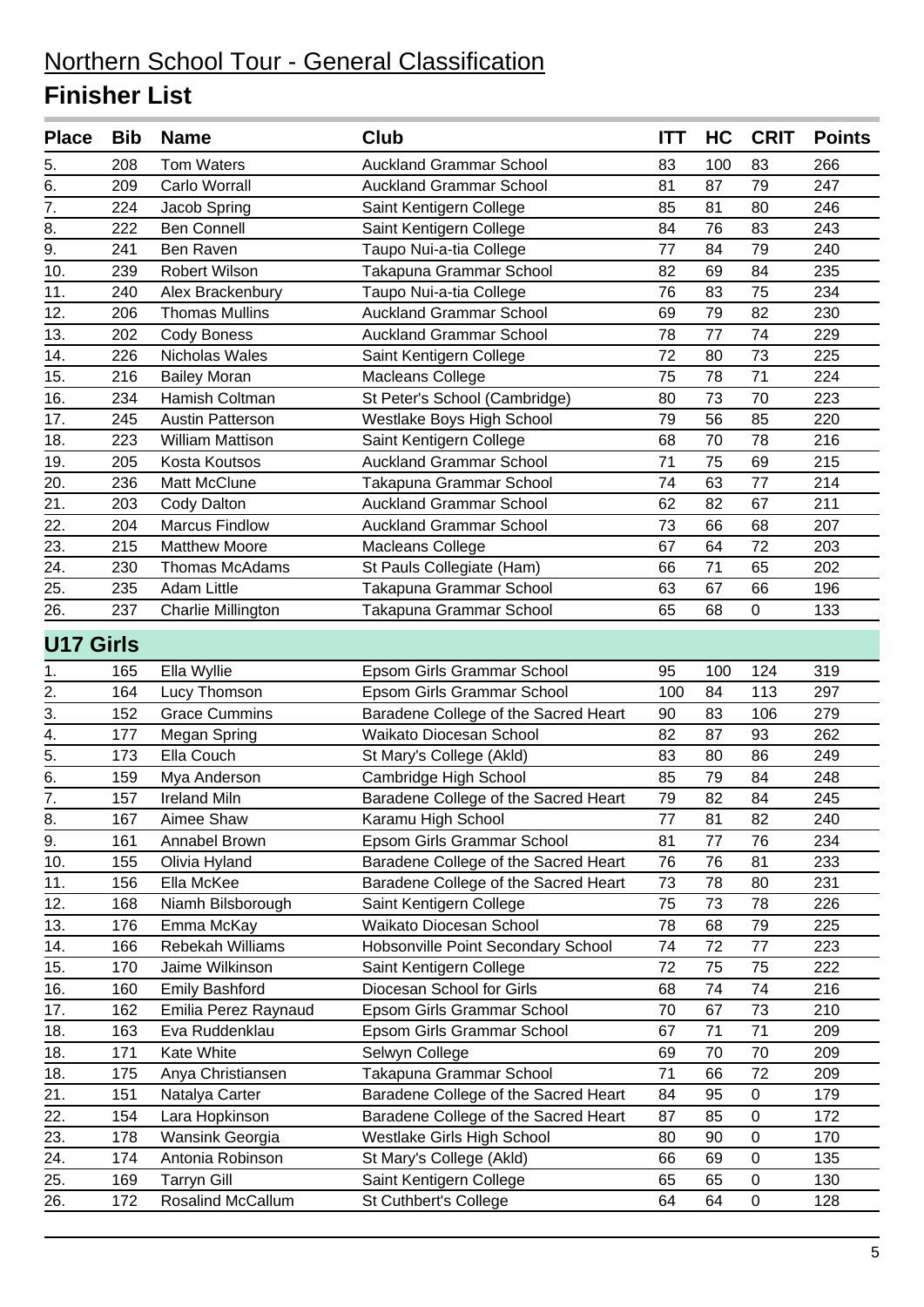| <b>Place</b>     | <b>Bib</b> | <b>Name</b>                 | <b>Club</b>                          | <b>ITT</b> | HC  | <b>CRIT</b> | <b>Points</b> |
|------------------|------------|-----------------------------|--------------------------------------|------------|-----|-------------|---------------|
| <b>U17 Boys</b>  |            |                             |                                      |            |     |             |               |
| 1.               | 123        | Liam Regan                  | Sacred Heart College (Akld)          | 87         | 95  | 102         | 284           |
| 2.               | 127        | Jensen Foster               | Saint Kentigern College              | 100        | 82  | 100         | 282           |
| 3.               | 107        | Jordan Ryan-Kidd            | <b>Auckland Grammar School</b>       | 95         | 87  | 95          | 277           |
| $\overline{4}$ . | 134        | <b>Aidan Merrick</b>        | St Peter's College (Akld)            | 84         | 85  | 101         | 270           |
| $\overline{5}$ . | 130        | <b>Boston Bright</b>        | <b>Scots College</b>                 | 83         | 100 | 86          | 269           |
| $\overline{6}$ . | 122        | <b>Andrew Matthews</b>      | Sacred Heart College (Akld)          | 90         | 78  | 90          | 258           |
| $\overline{7}$ . | 121        | Michael Richmond            | Palmerston North Boys High School    | 85         | 73  | 98          | 256           |
| 8.               | 104        | <b>Oliver Grave</b>         | <b>Auckland Grammar School</b>       | 82         | 90  | 81          | 253           |
| 9.               | 108        | <b>Oliver Simcock-Smith</b> | <b>Auckland Grammar School</b>       | 81         | 84  | 87          | 252           |
| 10.              | 144        | Sam Buckley                 | Westlake Boys High School            | 79         | 83  | 86          | 248           |
| 11.              | 143        | Kyle Hoskin                 | Wanganui Collegiate                  | 77         | 74  | 86          | 237           |
| 12.              | 137        | Nick Bowen                  | Takapuna Grammar School              | 76         | 71  | 84          | 231           |
| 13.              | 142        | Henry Simpson               | Takapuna Grammar School              | 73         | 81  | 76          | 230           |
| 14.              | 120        | Perry Willimott             | Northcote College                    | 78         | 70  | 78          | 226           |
| 15.              | 148        | <b>Blake Tolmie</b>         | Westlake Boys High School            | 67         | 80  | 76          | 223           |
| 16.              | 129        | Jack Melhuish               | Saint Kentigern College              | 74         | 75  | 73          | 222           |
| 17.              | 145        | Sam Dawkins                 | Westlake Boys High School            | 70         | 79  | 72          | 221           |
| 18.              | 135        | Pearse Gatley               | St Peter's School (Cambridge)        | 80         | 63  | 77          | 220           |
| 19.              | 149        | Shaun Woods                 | Westlake Boys High School            | 75         | 72  | 61          | 208           |
| 20.              | 118        | <b>Oliver Marchl</b>        | Macleans College                     | 71         | 68  | 65          | 204           |
| 21.              | 136        | <b>Felix Barlow</b>         | Takapuna Grammar School              | 69         | 65  | 69          | 203           |
| 22.              | 101        | Pooree (jumy) Suksamai      | <b>ACG Strathallan College</b>       | 61         | 76  | 64          | 201           |
| 23.              | 141        | Max McPheat                 | Takapuna Grammar School              | 59         | 77  | 63          | 199           |
| 24.              | 115        | <b>Billy Frazer</b>         | King's College                       | 72         | 60  | 66          | 198           |
| 25.              | 146        | Alex Jarrold                | Westlake Boys High School            | 64         | 59  | 71          | 194           |
| 25.              | 112        | Joshua Gordon               | Hamilton Boys High School            | 62         | 64  | 68          | 194           |
| 25.              | 114        | <b>Hunter Deavoll</b>       | King's College                       | 65         | 62  | 67          | 194           |
| 28.              | 147        | Kalib Patterson             | Westlake Boys High School            | 66         | 56  | 70          | 192           |
| 29.              | 116        | <b>Tim Matthews</b>         | King's College                       | 60         | 58  | 59          | 177           |
| 30.              | 131        | Luke Bishop                 | Selwyn College                       | 54         | 57  | 60          | 171           |
| 31.              | 119        | Will Simpson                | Macleans College                     | 57         | 55  | 56          | 168           |
| 32.              | 102        | Oliver Burt                 | <b>Auckland Grammar School</b>       | 52         | 51  | 62          | 165           |
| 33.              | 117        | Antoine Helean              | Macleans College                     | 55         | 49  | 58          | 162           |
| 34.              | 110        | Matthew Young               | <b>Auckland Grammar School</b>       | 50         | 52  | 55          | 157           |
| 35.              | 138        | David Carr                  | Takapuna Grammar School              | 49         | 48  | 57          | 154           |
| 36.              | 111        | Seb Bartley                 | Cambridge High School                | 48         | 50  | 54          | 152           |
| 37.              | 132        | Caelan Boyd                 | St Peter's College (Akld)            | 46         | 46  | 53          | 145           |
| 38.              | 140        | Ryan McCall                 | Takapuna Grammar School              | 44         | 44  | 52          | 140           |
| 39.              | 106        | <b>Albert Moody</b>         | <b>Auckland Grammar School</b>       | 68         | 69  | $\pmb{0}$   | 137           |
| 40.              | 128        | Campbell Jordan             | Saint Kentigern College              | 63         | 67  | $\pmb{0}$   | 130           |
| 41.              | 125        | Leo Ashcroft                | Saint Kentigern College              | 58         | 66  | 0           | 124           |
| 42.              | 105        | <b>Oliver Lamont</b>        | <b>Auckland Grammar School</b>       | 53         | 61  | $\pmb{0}$   | 114           |
| 43.              | 109        | Benji Woodard               | <b>Auckland Grammar School</b>       | 56         | 54  | 0           | 110           |
| 44.              | 126        | Caleb Atkinson              | Saint Kentigern College              | 51         | 53  | $\pmb{0}$   | 104           |
| 45.              | 124        | Giovanni Rogers             | Sacred Heart College (Akld)          | 47         | 47  | 0           | 94            |
| 46.              | 133        | Jett Gannaway               | St Peter's College (Akld)            | 45         | 45  | $\pmb{0}$   | 90            |
| <b>U20 Girls</b> |            |                             |                                      |            |     |             |               |
| 1.               | 64         | Abigail Morton              | Baradene College of the Sacred Heart | 100        | 100 | 106         | 306           |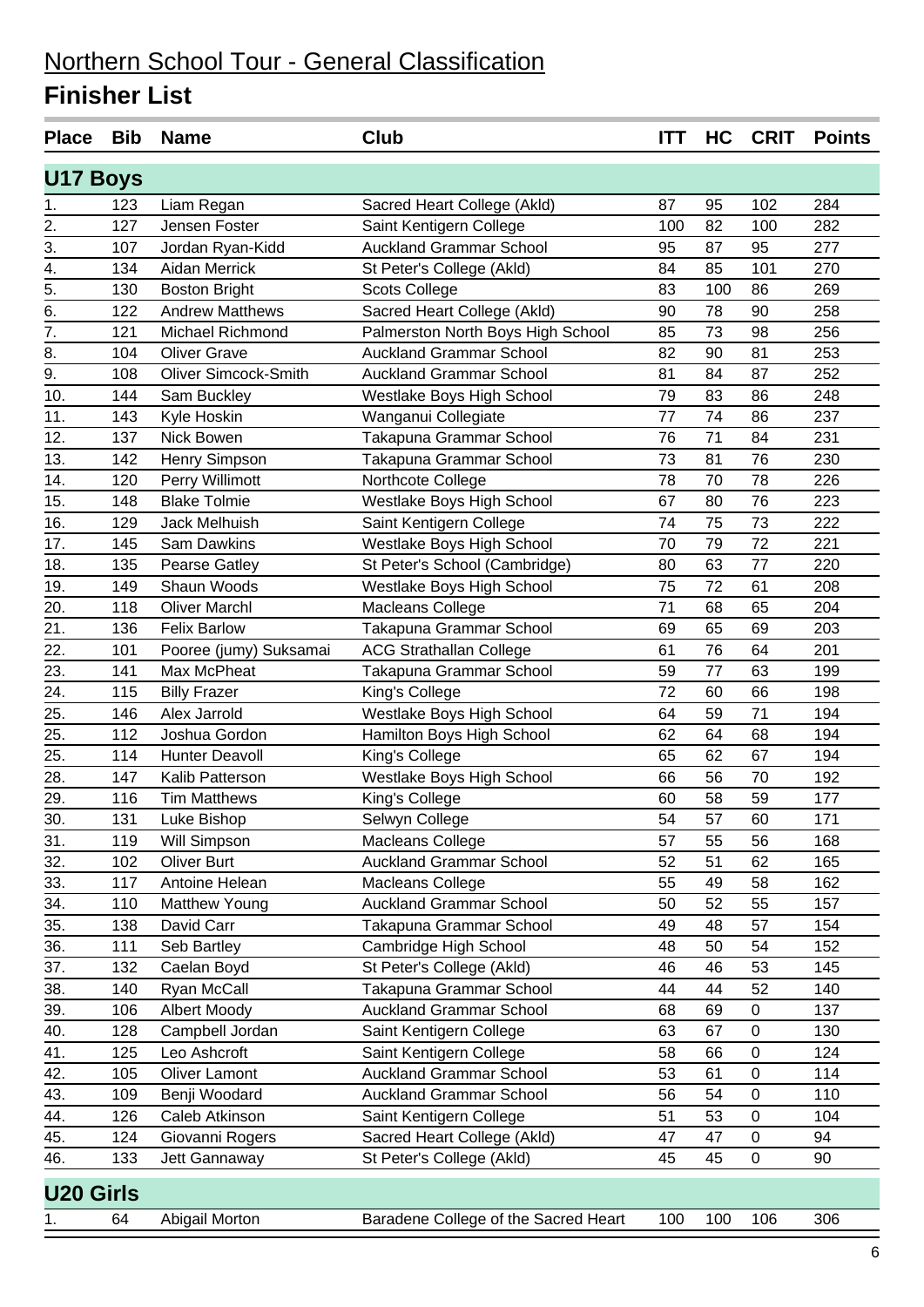### Northern School Tour - General Classification **Finisher List**

| <b>Place</b>     | <b>Bib</b> | <b>Name</b>                 | Club                                 | ITT | HC  | <b>CRIT</b> | <b>Points</b> |
|------------------|------------|-----------------------------|--------------------------------------|-----|-----|-------------|---------------|
| 2.               | 91         | Eva Parkinson               | Waikato Diocesan School              | 83  | 76  | 117         | 276           |
| 3.               | 71         | <b>Amelia Matthews</b>      | Diocesan School for Girls            | 95  | 90  | 88          | 273           |
| $\overline{4}$ . | 95         | Jorja Swain                 | Whangarei Girls' High School         | 84  | 95  | 90          | 269           |
| 5.               | 73         | Stella Nig_t_ngale          | Ep_om Girls G_amm_r School           | 85  | 87  | 89          | 261           |
| 6.               | 65         | <b>Isabella Morton</b>      | Baradene College of the Sacred Heart | 90  | 84  | 73          | 247           |
| $\overline{7}$ . | 77         | Annabelle Waterworth        | Saint Kentigern College              | 82  | 79  | 78          | 239           |
| 7.               | 81         | Lancely Yung                | St Cuthbert's College                | 73  | 85  | 81          | 239           |
| 9.               | 86         | Renee Young                 | Takapuna Grammar School              | 59  | 80  | 98          | 237           |
| 10.              | 89         | <b>Courtney King</b>        | Waikato Diocesan School              | 77  | 68  | 91          | 236           |
| 10.              | 92         | Hannah Quinlan              | Waikato Diocesan School              | 74  | 78  | 84          | 236           |
| 12.              | 90         | Olivia King                 | Waikato Diocesan School              | 81  | 83  | 71          | 235           |
| 13.              | 94         | Claudia Vanner              | Waikato Diocesan School              | 78  | 70  | 82          | 230           |
| 14.              | 68         | Nia Dixon                   | Cambridge High School                | 79  | 71  | 76          | 226           |
| 15.              | 67         | Emelia Wilkinson            | Baradene College of the Sacred Heart | 76  | 77  | 72          | 225           |
| 15.              | 88         | <b>Charli Herbert</b>       | <b>Waikato Diocesan School</b>       | 71  | 75  | 79          | 225           |
| 17.              | 62         | reer Haddock                | Barade_e Coll_ge of the _ac_ed Heart | 60  | 82  | 79          | 221           |
| 18.              | 78         | Sophie Wilkinson            | Saint Kentigern College              | 72  | 69  | 73          | 214           |
| 19.              | 85         | Zoe Martin                  | Takapuna Grammar School              | 67  | 63  | 83          | 213           |
| 20.              | 83         | <b>Charlie Arnold</b>       | Takapuna Grammar School              | 70  | 72  | 69          | 211           |
| 21.              | 63         | Georgia King                | Bara_e_e_College_of the_Sacred Hea_t | 87  | 58  | 61          | 206           |
| 21.              | 84         | Anna Jacobs                 | Takapuna Grammar School              | 64  | 66  | 76          | 206           |
| 23.              | 93         | Georgia Taylor              | <b>Waikato Diocesan School</b>       | 68  | 67  | 70          | 205           |
| 24.              | 72         | Hannah Berry                | Epsom Girls Grammar School           | 65  | 74  | 62          | 201           |
| 25.              | 69         | <b>Grace Kelly</b>          | Cambridge High School                | 69  | 65  | 65          | 199           |
| 26.              | 79         | <b>Natalie Paris</b>        | St Cuthbert's College                | 66  | 64  | 68          | 198           |
| 27.              | 70         | <b>Eloise Cameron Smith</b> | Diocesan School for Girls            | 61  | 62  | 66          | 189           |
| 28.              | 66         | Helena White                | Baradene College of the Sacred Heart | 63  | 61  | 64          | 188           |
| 29.              | 87         | Jessica Butterworth         | Waikato Diocesan School              | 62  | 60  | 63          | 185           |
| 30.              | 74         | Kadeea McElroy              | Massey High School                   | 58  | 59  | 60          | 177           |
| 31.              | 61         | <b>Charlotte Carter</b>     | Baradene College of the Sacred Heart | 75  | 81  | $\pmb{0}$   | 156           |
| 32.              | 75         | <b>Maddy Clarke</b>         | Saint Kentigern College              | 80  | 73  | 0           | 153           |
| <b>U20 Boys</b>  |            |                             |                                      |     |     |             |               |
| 1.               | 10         | Xander White                | Cambridge High School                | 100 | 100 | 107         | 307           |
| 2.               | 1          | Barnaby Clegg-Shaw          | <b>Auckland Grammar School</b>       | 95  | 87  | 87          | 269           |
| 3.               | 35         | Jacob Hannan                | Saint Kentigern College              | 80  | 75  | 110         | 265           |
| 4.               | 11         | Drew Christensen            | Hamilton Boys High School            | 90  | 82  | 91          | 263           |
| 5.               | 12         | Noah Costar                 | Hamilton Boys High School            | 87  | 84  | 81          | 252           |
| 6.               | 8          | Alex Williams               | <b>Auckland Grammar School</b>       | 81  | 73  | 97          | 251           |
| 7.               | 38         | Callum Walsh                | Saint Kentigern College              | 82  | 83  | 81          | 246           |
| 8.               | 7          | <b>Christian Rush</b>       | <b>Auckland Grammar School</b>       | 77  | 71  | 97          | 245           |
| 9.               | $\,6$      | Simon Roberts               | <b>Auckland Grammar School</b>       | 68  | 90  | 81          | 239           |
| 10.              | 5          | Christophe Kerby            | <b>Auckland Grammar School</b>       | 85  | 74  | 77          | 236           |
| 10.              | 45         | Callum Erskine              | Takapuna Grammar School              | 76  | 85  | 75          | 236           |
| 10.              | 53         | Aidan Cook                  | Westlake Boys High School            | 70  | 80  | 86          | 236           |
| 13.              | 32         | Zachary Cantell-Roberts     | Saint Kentigern College              | 79  | 79  | 77          | 235           |
| 14.              | 46         | Josh Kench                  | Takapuna Grammar School              | 78  | 78  | 78          | 234           |
| 15.              | 39         | Henry Levett                | <b>Scots College</b>                 | 83  | 66  | 79          | 228           |
| 16.              | 43         | <b>Brenden Beyer</b>        | Takapuna Grammar School              | 69  | 63  | 95          | 227           |
| 17.              | 27         | Angus Claasen               | Palmerston North Boys High School    | 75  | 95  | 56          | 226           |
| 18.              | 36         | <b>Cameron Manley</b>       | Saint Kentigern College              | 74  | 59  | 90          | 223           |
|                  |            |                             |                                      |     |     |             |               |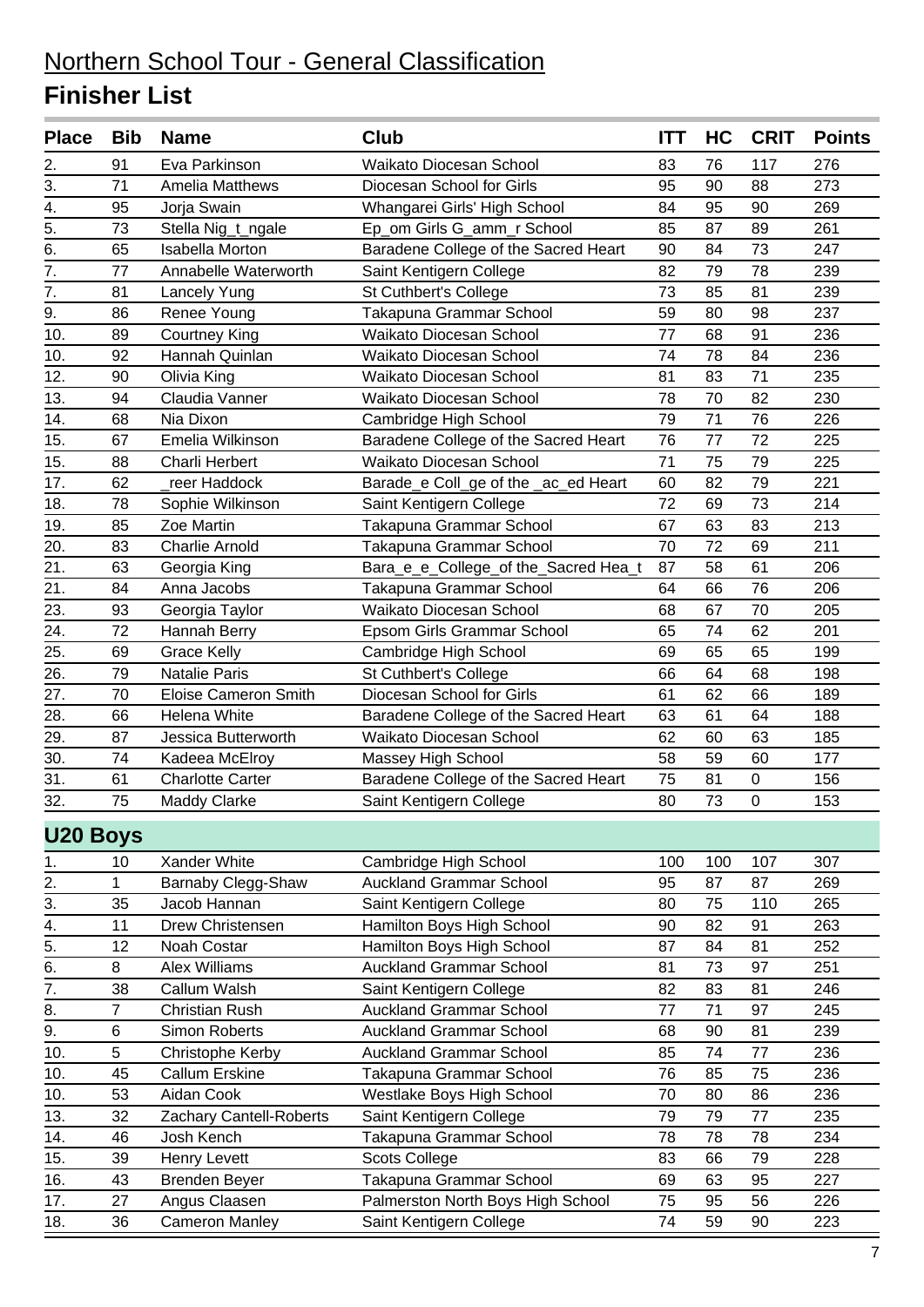### Northern School Tour - General Classification **Finisher List**

| <b>Place</b>      | <b>Bib</b>     | <b>Name</b>             | Club                              | <b>ITT</b> | HC | <b>CRIT</b> | <b>Points</b> |
|-------------------|----------------|-------------------------|-----------------------------------|------------|----|-------------|---------------|
| 19.               | 2              | Alex Fogelberg          | <b>Auckland Grammar School</b>    | 71         | 72 | 79          | 222           |
| 20.               | 51             | <b>Ewart Bower</b>      | Westlake Boys High School         | 72         | 76 | 70          | 218           |
| 21.               | 42             | <b>Archie Martin</b>    | St Peter's School (Cambridge)     | 84         | 62 | 68          | 214           |
| 22.               | 44             | <b>Patrick Calver</b>   | Takapuna Grammar School           | 65         | 77 | 63          | 205           |
| 23.               | 40             | Thomas MacKenzie-Bowie  | St Peter's College (Akld)         | 61         | 60 | 81          | 202           |
| $\overline{23}$ . | 50             | <b>Oliver Ward</b>      | Takapuna Grammar School           | 64         | 81 | 57          | 202           |
| 25.               | $\overline{4}$ | <b>Matthew Illing</b>   | <b>Auckland Grammar School</b>    | 66         | 68 | 64          | 198           |
| 25.               | 55             | <b>Blake Scanlen</b>    | Westlake Boys High School         | 59         | 69 | 70          | 198           |
| 27.               | 33             | Ryan Church             | Saint Kentigern College           | 60         | 64 | 73          | 197           |
| 28.               | 31             | Matthew Wynne           | Sacred Heart College (Akld)       | 73         | 70 | 53          | 196           |
| 29.               | 54             | Daniel Maddren          | Westlake Boys High School         | 63         | 54 | 78          | 195           |
| 30.               | 15             | Fergus Washington-Smith | Hamilton Boys High School         | 62         | 57 | 71          | 190           |
| 31.               | 48             | Jonathan Nicholas       | Takapuna Grammar School           | 57         | 65 | 60          | 182           |
| 32.               | 57             | Nick Thomas             | Westlake Boys High School         | 67         | 52 | 62          | 181           |
| 33.               | 9              | <b>Tait Somervell</b>   | Cambridge High School             | 58         | 61 | 61          | 180           |
| $\overline{34}$ . | 24             | <b>Brodie Reichs</b>    | Massey High School                | 56         | 67 | 55          | 178           |
| 35.               | 14             | Zane Pruden             | Hamilton Boys High School         | 55         | 53 | 58          | 166           |
| 36.               | 20             | Andrej Fuscic           | <b>Macleans College</b>           | 53         | 58 | 52          | 163           |
| 37.               | 21             | Eric Gu                 | Macleans College                  | 51         | 49 | 59          | 159           |
| 38.               | 58             | Bingzheng Yan           | Westlake Boys High School         | 50         | 55 | 50          | 155           |
| 39.               | 25             | <b>Daniel Trew</b>      | Massey High School                | 52         | 51 | 51          | 154           |
| 40.               | 18             | Nick Ferguson           | King's College                    | 49         | 50 | 54          | 153           |
| 41.               | 23             | Ben Allen               | Massey High School                | 48         | 47 | 48          | 143           |
| 42.               | 19             | Sufyaan Chutter         | Macleans College                  | 45         | 48 | 49          | 142           |
| 43.               | 52             | <b>Benjamin Clark</b>   | Westlake Boys High School         | 47         | 45 | 47          | 139           |
| 44.               | 37             | Finian Orr              | Saint Kentigern College           | 54         | 56 | 0           | 110           |
| 45.               | 29             | Peter Blackhall         | Sacred Heart College (Akld)       | 46         | 46 | $\mathbf 0$ | 92            |
|                   |                | <b>U15 Boys B Grade</b> |                                   |            |    |             |               |
| 1.                | 325            | Dima Liutenko           | Palmerston North Boys High School | 68         | 53 | 67          | 188           |
| 2.                | 318            | Sam Scott               | King's College                    | 64         | 58 | 61          | 183           |
| <u>3.</u>         | 338            | <b>Riley Wills</b>      | St Pauls Collegiate (Ham)         | 57         | 62 | 58          | 177           |
| 4.                | 314            | Jared Mann              | Hamilton Boys High School         | 69         | 52 | 55          | 176           |
| $\overline{5}$ .  | 357            | Jack Tiplady            | Westlake Boys High School         | 55         | 54 | 66          | 175           |
| $\overline{6}$ .  | 356            | Jacob Lean              | Westlake Boys High School         | 58         | 61 | 50          | 169           |
| 7.                | 358            | Thomas Clark            | Saint Kentigern College           | 50         | 59 | 59          | 168           |
| 8.                | 332            | Joseph Kells            | Saint Kentigern College           | 63         | 40 | 63          | 166           |
| 9.                | 354            | Dan Davis               | Westlake Boys High School         | 62         | 50 | 53          | 165           |
| 10.               | 331            | Ryan Gill               | Saint Kentigern College           | 59         | 44 | 61          | 164           |
| 11.               | 333            | Nicholas Parkman        | Saint Kentigern College           | 36         | 51 | 71          | 158           |
| 12.               | 307            | Archie Nightingale      | <b>Auckland Grammar School</b>    | 46         | 74 | 37          | 157           |
| 13.               | 302            | Jack Becker             | <b>Auckland Grammar School</b>    | 43         | 63 | 47          | 153           |
| 13.               | 330            | Mitchell Frazer         | Saint Kentigern College           | 56         | 43 | 54          | 153           |
| 15.               | 323            | Levi Smyth              | Macleans College                  | 52         | 46 | 53          | 151           |
| 16.               | 344            | Lewis Johnston          | St Peter's School (Cambridge)     | 54         | 57 | 38          | 149           |
| 17.               | 337            | Joshua Sunkel           | Selwyn College                    | 48         | 56 | 42          | 146           |
| 18.               | 320            | Joshua Hughes           | Macleans College                  | 40         | 55 | 46          | 141           |
| 19.               | 335            | <b>Braden Jones</b>     | Selwyn College                    | 49         | 49 | 39          | 137           |
| 19.               | 351            | Ben Ayson               | Westlake Boys High School         | 47         | 42 | 48          | 137           |
| 21.               | 334            | Jesse Coleman           | Selwyn College                    | 44         | 45 | 45          | 134           |
| 22.               | 341            | Michael Magness         | St Peter's College (Akld)         | 42         | 39 | 51          | 132           |